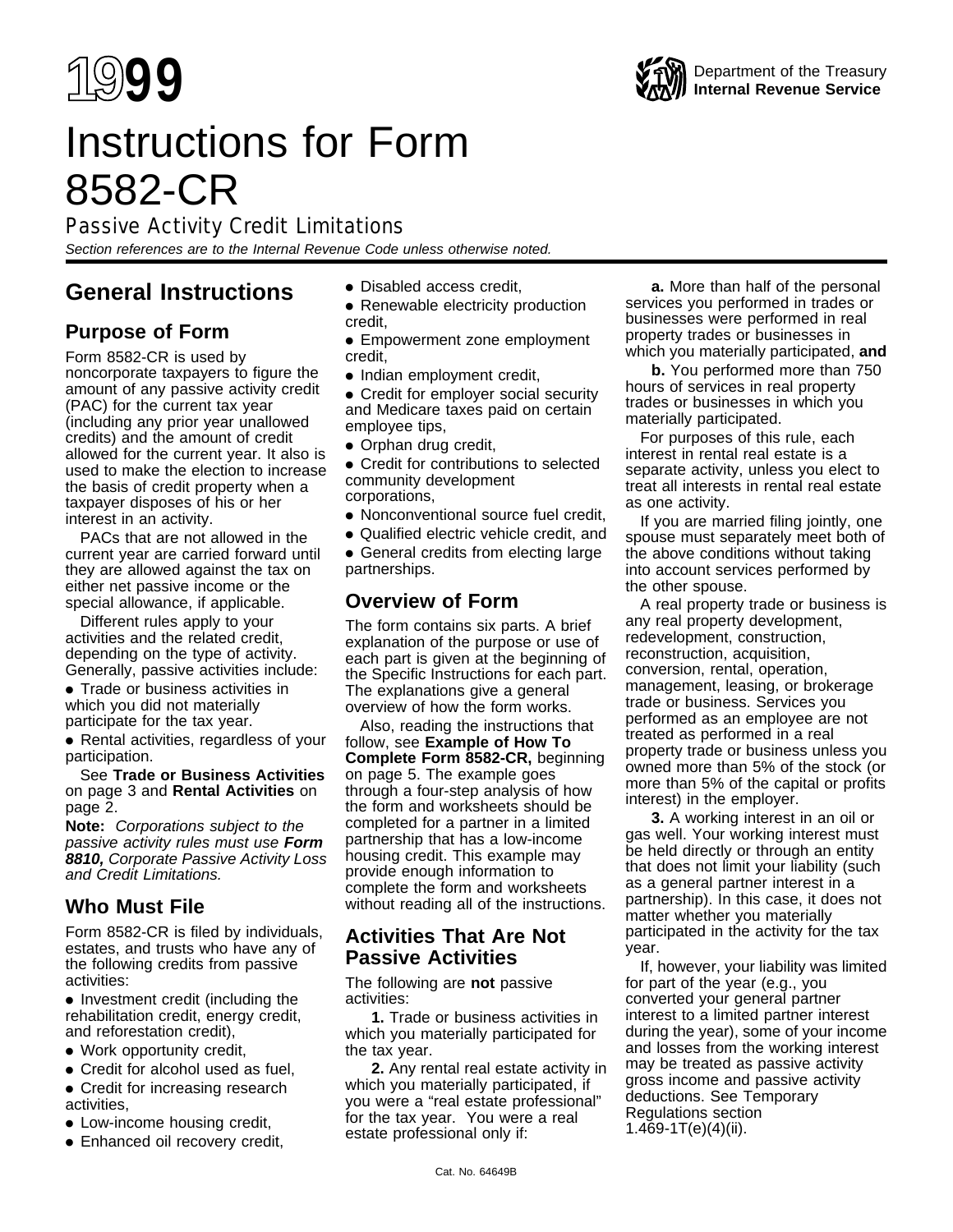**4.** The rental of a dwelling unit you used as a residence if section 280A(c)(5) applies. This section applies if you rented out a dwelling unit that you also used as a home during the year for a number of days that exceeds the **greater of** 14 days or 10% of the number of days during the year that the home was rented at a fair rental.

**5.** An activity of trading personal property for the account of owners of interests in the activity. For purposes of this rule, personal property means property that is actively traded, such as stocks, bonds, and other securities. See Temporary Regulations section 1.469-1T(e)(6).

Generally, credits from these activities should not be entered on Form 8582-CR. However, credits from these activities may be subject to limitations other than the passive credit limitation rules.

# **Rental Activities**

A rental activity is a passive activity even if you materially participated in the activity (other than a rental real estate activity in which you materially participated, if you were a real estate professional).

However, if you meet any of the five exceptions listed below, the rental of the property is not treated as a rental activity. See **Reporting Credits From the Activities** on this page, if you meet any of the exceptions.

An activity is a rental activity if tangible property (real or personal) is used by customers or held for use by customers and the gross income (or expected gross income) from the activity represents amounts paid (or to be paid) mainly for the use of the property. It does not matter whether the use is under a lease, a service contract, or some other arrangement.

### **Exceptions**

An activity is **not** a rental activity if:

**1.** The **average period of customer use** is:

**a.** 7 days or less, **or**

**b.** 30 days or less **and significant personal services** were provided in making the rental property available for customer use.

Figure the average period of customer use for a class of property by dividing the total number of days in all rental periods by the number of rentals during the tax year. If the activity involves renting more than one class of property, multiply the

average period of customer use of each class by the ratio of the gross rental income from that class to the activity's total gross rental income. The activity's average period of customer use equals the sum of these class-by-class average periods weighted by gross income. See Regulations section 1.469-1(e)(3)(iii).

Significant personal services include only services performed by individuals. In determining if personal services are significant, all relevant facts and circumstances are considered. Facts and circumstances include the frequency of the services, the type and amount of labor required to perform the services, and the value of the services relative to the amount charged for use of the property.

**2. Extraordinary personal services** were provided in making the rental property available for customer use.

Extraordinary personal services are services provided in making rental property available for customer use only if they are performed by individuals and the customers' use of the rental property is incidental to their receipt of the services.

**3.** Rental of the property is **incidental** to a nonrental activity.

The rental of property is incidental to an activity of holding property for investment if the main purpose of holding the property is to realize a gain from its appreciation and the gross rental income is less than 2% of the smaller of the **unadjusted basis** or the fair market value (FMV) of the property.

Unadjusted basis means the cost of the property without regard to depreciation deductions or any other basis adjustment described in section 1016.

The rental of property is incidental to a trade or business activity if:

**a.** You own an interest in the trade or business activity during the tax year;

**b.** The rental property was mainly used in the trade or business activity during the tax year or during at least 2 of the 5 preceding tax years; and

**c.** The gross rental income from the property is less than 2% of the smaller of the unadjusted basis or the FMV of the property.

Lodging provided for the employer's convenience to an employee or the employee's spouse or dependents is incidental to the activity or activities in which the employee performs services.

**4.** You customarily make the rental property available during defined business hours for nonexclusive use by various customers.

**5.** You provide property for use in a nonrental activity of a partnership, an S corporation, or joint venture in your capacity as an owner of an interest in the partnership, S corporation, or joint venture.

#### **Reporting Credits From the Activities**

If you meet any of the five exceptions listed above, your rental of the property is not a rental activity. You then must determine:

**1.** Whether your rental of the property is a trade or business activity (see **Trade or Business Activities** on page 3) and, if so,

**2.** Whether you materially participated in the activity for the tax year (see **Material Participation** on page 4).

• If the activity is a trade or business activity in which you **did not** materially participate, enter the credits from the activity on Worksheet 4 on page 11.

● If you meet any of the five exceptions listed above and the activity is a trade or business activity in which you **did** materially participate, report the credits from the activity on the forms you normally use.

If you **did not** meet any of the five exceptions, the rental activity is generally a passive activity. Special rules apply if you conduct the rental activity through a publicly traded partnership (PTP). See **Publicly Traded Partnerships (PTPs)** on page 15.

If the rental activity is not conducted through a PTP, the passive rental activity is entered in Worksheet 1, 2, 3, or 4 on pages 10 and 11.

**Worksheet 1** is for credits (other than rehabilitation credits and low-income housing credits) from passive rental real estate activities in which you actively participated. See **Active Participation in a Rental Real Estate Activity** on page 3.

**Worksheet 2** is for rehabilitation credits from passive rental real estate activities and low-income housing credits for property placed in service before 1990. This worksheet is also used for low-income housing credits from a partnership, S corporation, or other pass-through entity if your interest in the pass-through entity was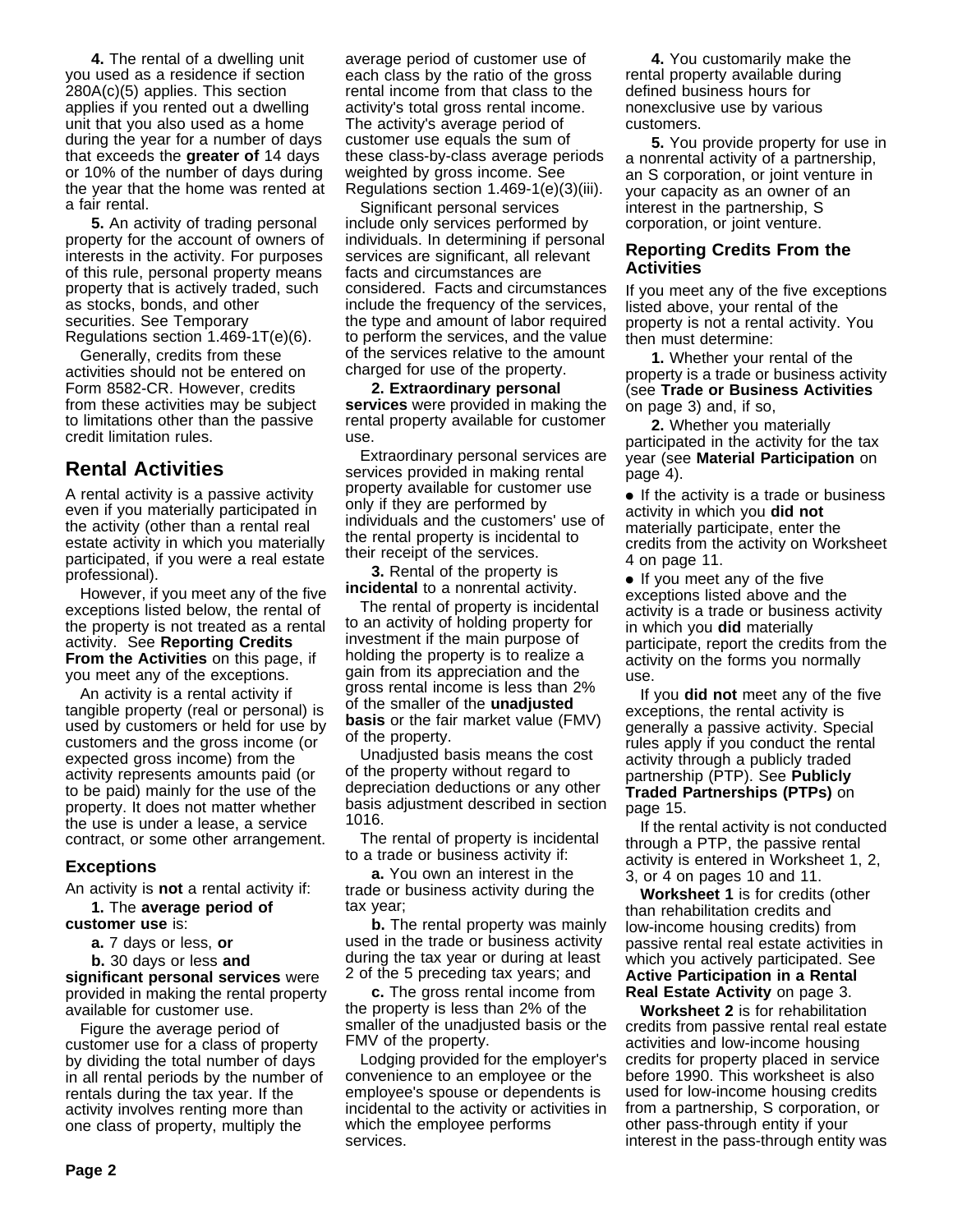acquired before 1990, regardless of the date the property was placed in service.

**Worksheet 3** is for low-income housing credits for property placed in service after 1989 (unless held through a pass-through entity in which you acquired your interest before 1990).

**Worksheet 4** is for credits from passive trade or business activities in which you did not materially participate and passive rental real estate activities in which you did not actively participate (but not rehabilitation credits from passive rental real estate activities or low-income housing credits).

#### **Active Participation in a Rental Real Estate Activity**

If you actively participated in a passive rental real estate activity, you may be able to claim credits from the activity for the tax attributable to a special allowance of up to \$25,000, reduced by any passive losses allowed under this exception on Form 8582.

The special allowance also applies to low-income housing credits and rehabilitation credits from a rental real estate activity, even if you did not actively participate in the activity. The credits allowed under the special allowance are in addition to the credits allowed for the tax attributable to net passive income.

The special allowance is not available if you were married, are filing a separate return for the year, and lived with your spouse at any time during the year.

Only an individual, **a qualifying estate,** or **a qualified revocable trust** that made an election to treat the trust as part of the decedent's estate can actively participate in a rental real estate activity. Limited partners cannot actively participate unless future regulations provide an exception.

A qualifying estate is the estate of a decedent for tax years ending less than 2 years after the date of the decedent's death if the decedent would have satisfied the active participation requirements for the rental real estate activity for the tax year the decedent died.

A qualified revocable trust may elect to be treated as part of a decedent's estate for purposes of the special allowance for active participation in rental real estate

activities. The election must be made by both the executor (if any) of the decedent's estate and the trustee of the revocable trust. This rule is effective for estates of decedents who died after August 5, 1997. For details, see section 645.

 You are not considered to actively participate in a rental real estate activity if at any time during the tax year your interest (including your spouse's interest) in the activity was less than 10% (by value) of all interests in the activity. Active participation is a less stringent requirement than material participation (see **Material Participation** on page 4).

You may be treated as actively participating if, for example, you participated in making management decisions or arranging for others to provide services (such as repairs) in a significant and bona fide sense. Management decisions that can count as active participation include:

- Approving new tenants,
- Deciding on rental terms,
- Approving capital or repair expenditures, and
- Other similar decisions.

The **maximum special allowance** is:

● \$25,000 for single individuals and married individuals filing a joint return for the tax year.

● \$12,500 for married individuals who file separate returns for the tax year and who lived apart from their spouses at all times during the tax year.

● \$25,000 for a qualifying estate reduced by the special allowance for which the surviving spouse qualified.

If your modified adjusted gross income (defined in the instructions for line 10 on page 10) is \$100,000 or less (\$50,000 or less if married filing separately), figure your credits based on the amount of the maximum special allowance referred to in the preceding paragraph.

If your modified adjusted gross income is more than \$100,000 (\$50,000 if married filing separately), your special allowance is limited to 50% of the difference between \$150,000 (\$75,000 if married filing separately) and your modified adjusted gross income.

When modified adjusted gross income is \$150,000 or more (\$75,000 or more if married filing separately), there is no special allowance.

However, for low-income housing credits for property placed in service before 1990 and for rehabilitation credits, the limits on modified adjusted gross income are increased. If your modified adjusted gross income is more than \$200,000 (\$100,000 if married filing separately), your special allowance is limited to 50% of the difference between \$250,000 (\$125,000 if married filing separately) and your modified adjusted gross income.

When modified adjusted gross income is \$250,000 or more (\$125,000 or more if married filing separately), there is no special allowance.

No modified adjusted gross income limitation applies when figuring the special allowance for low-income housing credits for property placed in service after 1989 (other than from a pass-through entity in which you acquired your interest before 1990).

# **Trade or Business Activities**

A trade or business activity is an activity (other than a rental activity or an activity treated as incidental to an activity of holding property for investment) that:

**1.** Involves the conduct of a trade or business (within the meaning of section 162),

**2.** Is conducted in anticipation of starting a trade or business, or

**3.** Involves research or experimental expenditures deductible under section 174 (or that would be if you chose to deduct rather than capitalize them).

#### **Reporting Credits From the Activities**

**Trade or business activities with material participation.** If you materially participated in a trade or business activity, the activity is not a passive activity. Report the credits from the activity on the forms you normally use.

**Trade or business activities without material participation.** If you did not materially participate in a trade or business activity, the activity is a passive activity. Generally, you must use Worksheet 4 on page 11 to determine the amount to enter on Form 8582-CR for each trade or business activity in which you did not materially participate. However, if you held the activity through a PTP, special rules apply. See **Publicly**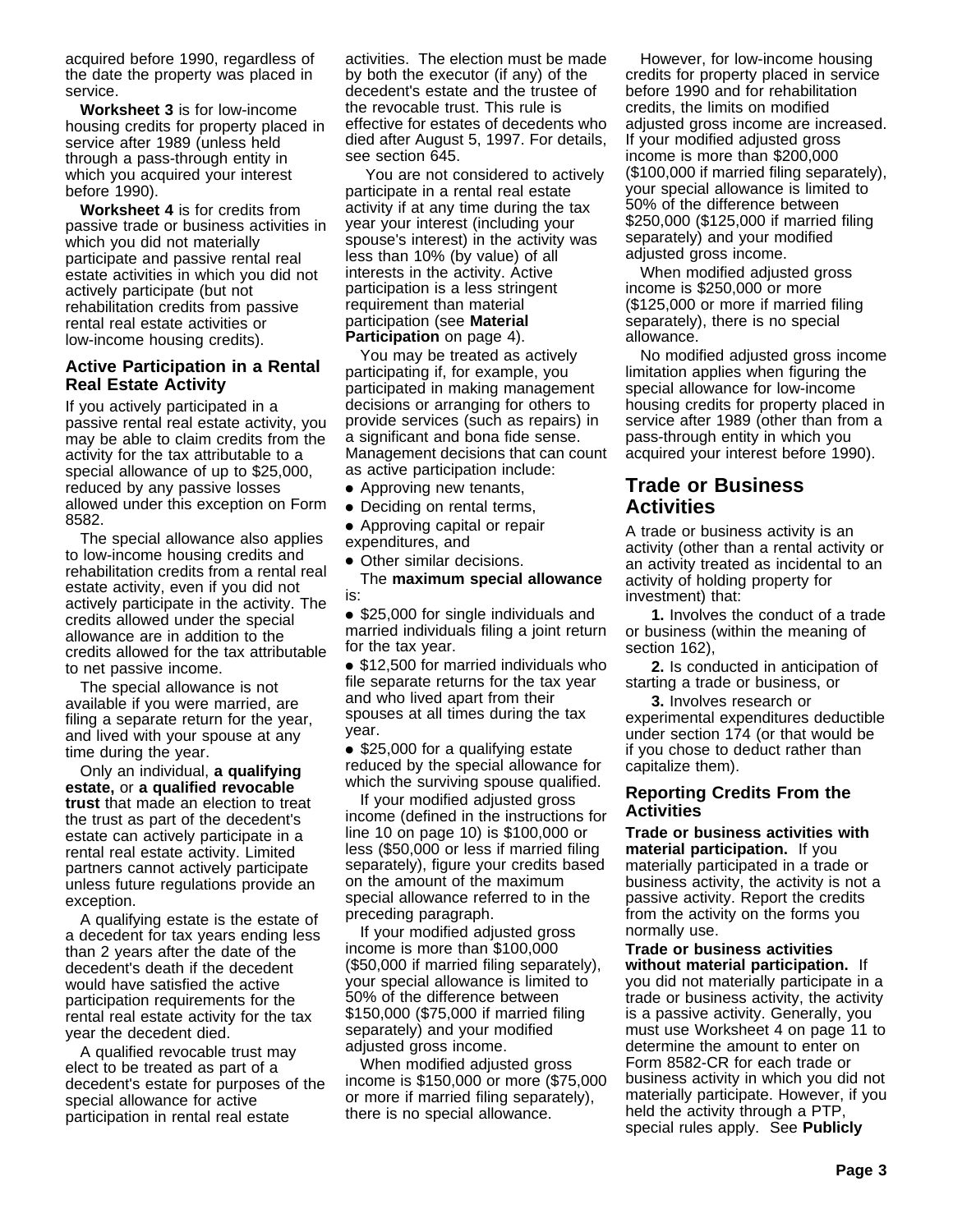**Traded Partnerships (PTPs)** on page 15.

# **Material Participation**

For the material participation tests listed below, participation generally includes any work done in connection with an activity if you owned an interest in the activity at the time you did the work. The capacity in which you did the work does not matter. However, work is **not** participation if:

● It is not work that an owner would customarily do in the same type of activity, and

• One of your main reasons for doing the work was to avoid the disallowance of losses or credits from the activity under the passive activity rules.

**Proof of participation.** You may prove your participation in an activity by any reasonable means. You do not have to maintain contemporaneous daily time reports, logs, or similar documents if you can establish your participation by other reasonable means. For this purpose, reasonable means include, but are not limited to, identifying services performed over a period of time and the approximate number of hours spent performing the services during that period, based on appointment books, calendars, or narrative summaries.

**Test for investors.** Work done as an investor in an activity is not treated as participation unless you were directly involved in the day-to-day management or operations of the activity. For purposes of this test, work done as an investor includes:

**1.** Studying and reviewing financial statements or reports on operations of the activity.

**2.** Preparing or compiling summaries or analyses of the finances or operations of the activity for your own use.

**3.** Monitoring the finances or operations of the activity in a nonmanagerial capacity.

**Test for a spouse.** Participation by your spouse during the tax year in an activity you own may be counted as your participation in the activity, even if your spouse did not own an interest in the activity and whether or not you and your spouse file a joint return for the tax year.

**Tests for individuals.** You materially participated for the tax year in an activity if you satisfy at least one of the following tests:

**1.** You participated in the activity for more than 500 hours.

**2.** Your participation in the activity for the tax year was substantially all of the participation in the activity of all individuals (including individuals who did not own any interest in the activity) for the year.

**3.** You participated in the activity for more than 100 hours during the tax year, and you participated at least as much as any other individual (including individuals who did not own any interest in the activity) for the year.

**4.** The activity is a **significant participation activity** for the tax year, and you participated in all significant participation activities during the year for more than 500 hours.

 A significant participation activity is any trade or business activity in which you participated for more than 100 hours during the year and in which you did not materially participate under any of the material participation tests (other than this test 4).

**5.** You materially participated in the activity for any 5 (whether or not consecutive) of the 10 preceding tax years.

**6.** The activity is a **personal service activity** in which you materially participated for any 3 (whether or not consecutive) preceding tax years.

An activity is a personal service activity if it involves the performance of personal services in the fields of health, law, engineering, architecture, accounting, actuarial science, performing arts, consulting, or any other trade or business in which capital is not a material income-producing factor.

**7.** Based on all the facts and circumstances, you participated in the activity on a regular, continuous, and substantial basis during the tax year.

You did not materially participate in the activity under this seventh test, however, if you participated in the activity for 100 hours or less during the tax year. Your participation in managing the activity does not count in determining whether you materially participated under this test if:

**a.** Any person (except you) received compensation for performing services in the management of the activity; or

**b.** Any individual spent more hours during the tax year than you spent performing services in the management of the activity (regardless of whether the individual was compensated for the management services).

**Special rules for limited partners.** If you are a limited partner in an activity, you generally **did not** materially participate in the activity. You **did** materially participate in the activity, however, if you met material participation tests 1, 5, or 6 above for the tax year.

However, for purposes of the material participation tests you are not treated as a limited partner if you were a general partner in the partnership at all times during the partnership's tax year ending with or within your tax year (or, if shorter, during the portion of the partnership's tax year in which you directly or indirectly owned your limited partner interest).

A limited partner's share of an electing large partnership's taxable income or loss from all trade or business and rental activities is treated as income or loss from the conduct of a single passive trade or business activity.

**Special rules for certain retired or disabled farmers and surviving spouses of farmers.** Certain retired or disabled farmers and surviving spouses of farmers are treated as materially participating in a farming activity if the real property used in the activity meets the estate tax rules for special valuation of farm property passed from a qualifying decedent. See Temporary Regulations section 1.469-5T(h)(2).

**Estates and trusts.** The PAC limitations apply to an estate or trust. See Temporary Regulations sections 1.469-1T(b)(2) and (3). The rules for determining material participation for this purpose have not yet been issued.

# **Grouping of Activities**

Generally, one or more trade or business activities or rental activities may be treated as a single activity if the activities make up an appropriate economic unit for the measurement of gain or loss under the passive activity rules. Whether activities make up an appropriate economic unit depends on all the relevant facts and circumstances. The factors given the greatest weight in determining whether activities make up an appropriate economic unit are:

**1.** Similarities and differences in types of trades or businesses,

**2.** The extent of common control,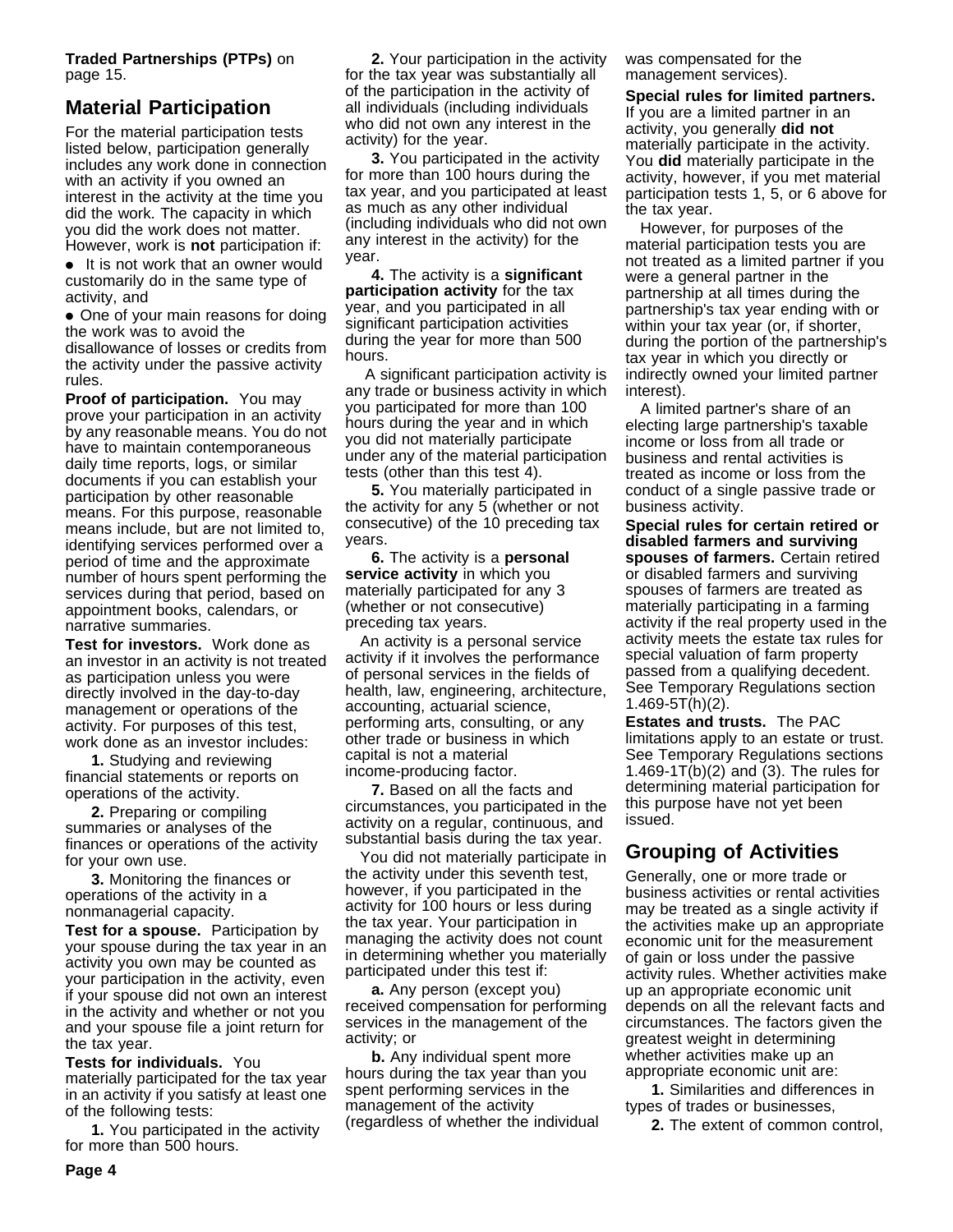**3.** The extent of common ownership,

**4.** Geographical location, and

**5.** Reliance between or among the activities.

**Example.** You have a significant ownership interest in a bakery and a movie theater in Baltimore and in a bakery and a movie theater in Philadelphia. Depending on all the relevant facts and circumstances, there may be more than one reasonable method for grouping your activities. For instance, the following groupings may or may not be permissible:

● A single activity,

● A movie theater activity and a bakery activity,

● A Baltimore activity and a Philadelphia activity, or

● Four separate activities.

Once you choose a grouping under these rules, you must continue using that grouping in later tax years unless a material change in the facts and circumstances makes it clearly inappropriate.

The IRS may regroup your activities if your grouping fails to reflect one or more appropriate economic units and one of the primary purposes of your grouping is to avoid the passive activity limitations.

**Limitation on grouping certain activities.** The following activities may **not** be grouped together:

**1.** A rental activity with a trade or business activity unless the activities being grouped together make up an appropriate economic unit, and

**a.** The rental activity is insubstantial relative to the trade or business activity or vice versa, or

**b.** Each owner of the trade or business activity has the same proportionate ownership interest in the rental activity. If so, the portion of the rental activity involving the rental of property to be used in the trade or business activity may be grouped with the trade or business activity.

**2.** An activity involving the rental of real property with an activity involving the rental of personal property (except for personal property provided in connection with the real property or vice versa).

**3.** Any activity with another activity in a different type of business and in which you hold an interest as a limited partner or as a limited entrepreneur (as defined in section 464(e)(2)), if that other activity engages in holding, producing, or distributing motion picture films or videotapes; farming; leasing section 1245 property; or exploring for (or exploiting) oil and gas resources or geothermal deposits.

**Activities conducted through partnerships, S corporations, and C corporations subject to section 469.** Once a partnership or

corporation determines its activities under these rules, a partner or shareholder may use these rules to group those activities with:

● Each other,

● Activities conducted directly by the partner or shareholder, or

● Activities conducted through other partnerships and corporations.

 A partner or shareholder may not treat as separate activities those activities grouped together by the partnership or corporation.

**Partial disposition of an activity.** You may treat the disposition of substantially all of an activity as a separate activity if you can prove with reasonable certainty:

**1.** The prior year unallowed losses, if any, allocable to the part of the activity disposed of, and

**2.** The net income or loss for the year of disposition allocable to the part of the activity disposed of.

# **Dispositions**

Unallowed PACs, unlike unallowed passive activity losses, are not allowed when you dispose of your interest in an activity. However, you may elect to increase the basis of the credit property by the amount of the original basis reduction of the property to the extent that the credit has not been allowed under the passive activity rules. Unallowed PACs that are not used to increase the basis of the credit property are carried forward until they are allowed. To make the election, complete Part VI of Form 8582-CR. No basis adjustment may be elected on a partial disposition of your interest in a passive activity.

# **Example of How To Complete Form 8582-CR**

Mr. Jones received a Schedule K-1 from the partnership. The low-income housing credit is shown on line 12(a)(3) of Schedule K-1 In 1999, John Jones purchased an interest as a limited partner in Partnership A. Mr. Jones is married and files a joint return. During 1999, the partnership placed in service a residential rental building that qualified for the low-income housing credit.

because the property was placed in service after 1989 (post-1989 low-income housing credit).

Mr. Jones' net passive income for 1999 is zero.

#### **Schedule K-1:**

|         |    | <b>12a</b> Low-income housing credit:                                                                                                                                                                                                                                                               |                 |        |                                                          |
|---------|----|-----------------------------------------------------------------------------------------------------------------------------------------------------------------------------------------------------------------------------------------------------------------------------------------------------|-----------------|--------|----------------------------------------------------------|
|         |    | (1) From section $42(j)(5)$ partnerships for property placed in<br>service before 1990                                                                                                                                                                                                              | a(1)            |        |                                                          |
|         |    | (2) Other than on line 12a(1) for property placed in service before 1990                                                                                                                                                                                                                            | a(2)            |        |                                                          |
|         |    | (3) From section $42(j)(5)$ partnerships for property placed in<br>service after 1989.                                                                                                                                                                                                              | a(3)            | 12,000 | Form 8586, line 5                                        |
| Credits |    | (4) Other than on line 12a(3) for property placed in service after 1989                                                                                                                                                                                                                             | a(4)            |        |                                                          |
|         |    | <b>b</b> Qualified rehabilitation expenditures related to rental real estate<br>activities.                                                                                                                                                                                                         | 12 <sub>b</sub> |        |                                                          |
|         |    | c Credits (other than credits shown on lines 12a and 12b) related<br>to rental real estate activities expansion of the state of the state of the state of the state of the state of the state of the state of the state of the state of the state of the state of the state of the state of the sta | 12 <sub>c</sub> |        | See page 8 of Partner's<br>Instructions for Schedule K-1 |
|         | d. | Credits related to other rental activities expansion of the control of the credits related to other rental activities                                                                                                                                                                               | 12d             |        | (Form 1065).                                             |
|         | 13 | Other credits                                                                                                                                                                                                                                                                                       | 13              |        |                                                          |

For Paperwork Reduction Act Notice, see Instructions for Form 1065. Cat. No. 11394R Schedule K-1 (Form 1065) 1999

Cat. No. 11394R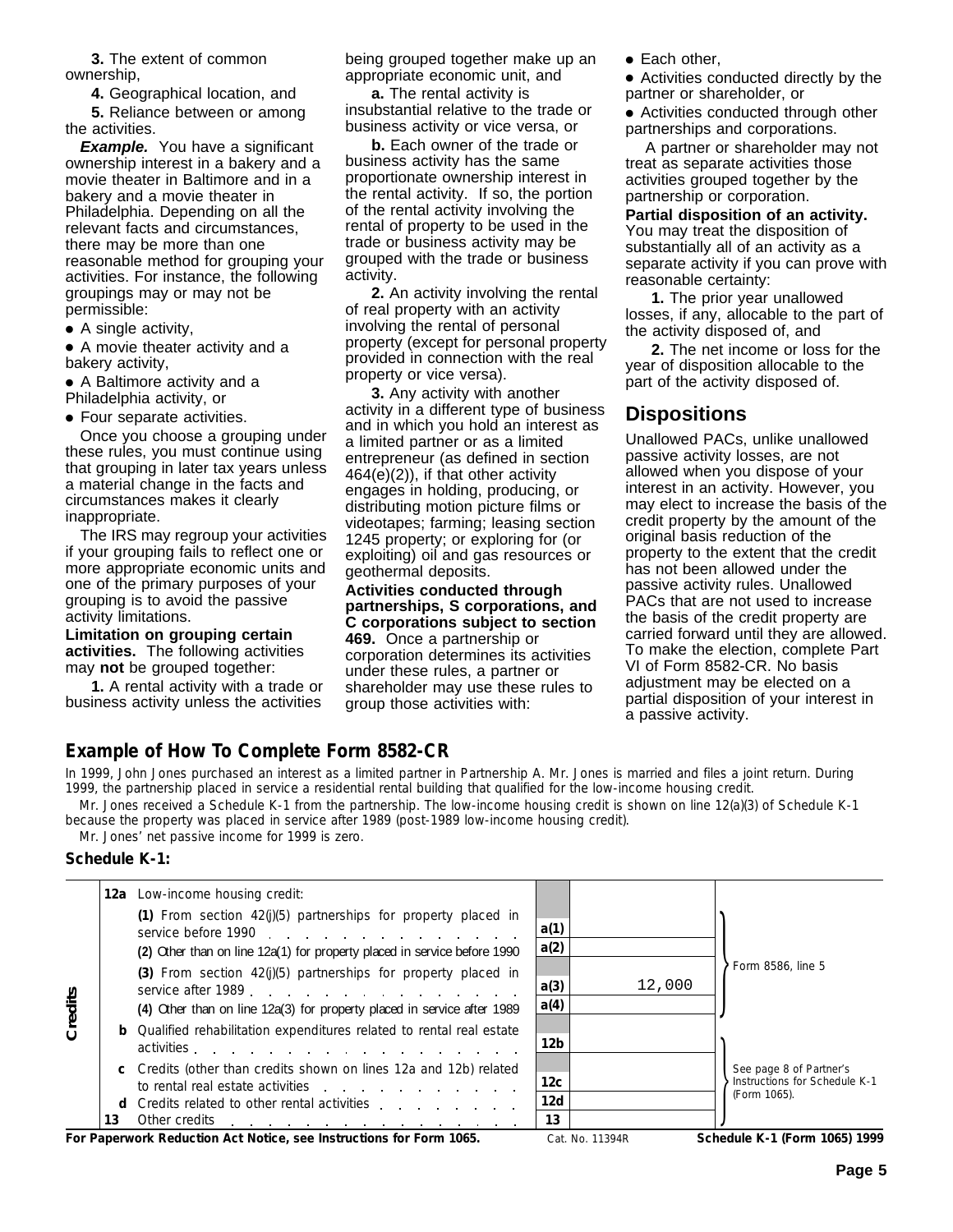**Step 1.** Mr. Jones will need the following forms to report the low-income housing credit:

- **Form 8586,** Low-Income Housing Credit.
- **Form 8582-CR,** Passive Activity Credit Limitations.

Mr. Jones follows the instructions for line 12a of Schedule K-1 and enters the employer identification number (EIN) of the partnership and the \$12,000 low-income housing credit on line 5 of Form 8586, and completes line 6.

|        |                                                                                                    |                                                                                                                                                                                            |                                |                | OMB No. 1545-0984  |  |  |  |
|--------|----------------------------------------------------------------------------------------------------|--------------------------------------------------------------------------------------------------------------------------------------------------------------------------------------------|--------------------------------|----------------|--------------------|--|--|--|
| Form   | 8586                                                                                               | <b>Low-Income Housing Credit</b>                                                                                                                                                           |                                |                |                    |  |  |  |
|        | Department of the Treasury<br>Internal Revenue Service                                             |                                                                                                                                                                                            | Attachment<br>Sequence No. 36b |                |                    |  |  |  |
|        | Name(s) shown on return                                                                            |                                                                                                                                                                                            |                                |                | Identifying number |  |  |  |
|        | John and Mary Jones                                                                                |                                                                                                                                                                                            |                                |                | $123 - 00 - 4567$  |  |  |  |
| Part I |                                                                                                    | <b>Current Year Credit (See instructions.)</b>                                                                                                                                             |                                |                |                    |  |  |  |
|        |                                                                                                    | Number of Forms 8609 attached                                                                                                                                                              |                                |                |                    |  |  |  |
| 2      |                                                                                                    | Eligible basis of building(s) (total from attached Schedule(s) A (Form 8609), line 1)                                                                                                      |                                | $\overline{2}$ |                    |  |  |  |
| За     |                                                                                                    | Qualified basis of low-income building(s) (total from attached Schedule(s) A (Form 8609), line 3)                                                                                          |                                | 3a             |                    |  |  |  |
| b      |                                                                                                    | Has there been a decrease in the qualified basis of any building(s) since the close of the preceding                                                                                       |                                |                |                    |  |  |  |
|        |                                                                                                    | tax year? $\Box$ Yes $\Box$ No If "Yes," enter the building identification number (BIN) of the                                                                                             |                                |                |                    |  |  |  |
|        |                                                                                                    | building(s) that had a decreased basis. If more space is needed, attach a schedule to list the BINs.                                                                                       |                                |                |                    |  |  |  |
|        |                                                                                                    |                                                                                                                                                                                            |                                |                |                    |  |  |  |
| 4      |                                                                                                    | Current year credit (total from attached Schedule(s) A (Form 8609), see instructions)                                                                                                      |                                | 4              |                    |  |  |  |
| 5      |                                                                                                    | Credits from flow-through entities (if from more than one entity, see instructions):                                                                                                       |                                |                |                    |  |  |  |
|        | If you are a-                                                                                      | Then enter total of current year housing credit(s) from-                                                                                                                                   |                                |                |                    |  |  |  |
|        | a Shareholder                                                                                      | Schedule K-1 (Form 1120S), lines 12b(1) through (4)                                                                                                                                        |                                |                |                    |  |  |  |
|        | <b>b</b> Partner                                                                                   | Schedule K-1 (Form 1065), lines 12a(1) through (4), or $\left\{\n\begin{array}{ccc}\n1.0 & - & .5566650 \\ 1.0 & - & .5566650\n\end{array}\n\right\}$<br>Schedule K-1 (Form 1065-B), box 8 |                                | 5              | 12,000             |  |  |  |
|        | c Beneficiary                                                                                      | EIN of flow-through entity<br>Schedule K-1 (Form 1041), line 14                                                                                                                            |                                |                |                    |  |  |  |
| 6      |                                                                                                    | Add lines 4 and 5. (See instructions to find out if you complete lines 7 through 17 or file Form 3800.).                                                                                   |                                | 6              | 12,000             |  |  |  |
|        | Passive activity credit or total current year credit for 1999 (see instructions)<br>$\overline{7}$ |                                                                                                                                                                                            |                                |                |                    |  |  |  |

**Step 2.** Line 7 of Form 8586 asks for the passive activity credit for 1999. The amount is figured on Form 8582-CR and the worksheets.

Worksheet 3 of Form 8582-CR is used for post-1989 low-income housing credits.

### **Worksheet 3 for Lines 3a and 3b**

| Worksheet 3 for Lines 3a and 3b                              |                                                                             |        |                                               | (keep for your records)                                 |  |
|--------------------------------------------------------------|-----------------------------------------------------------------------------|--------|-----------------------------------------------|---------------------------------------------------------|--|
| Name of Activity                                             | <b>Current Year</b><br><b>Credits</b><br>From<br>Form<br>(a) Credit line 3a |        | <b>Prior Year</b><br><b>Unallowed Credits</b> | <b>Total Credits</b><br>$(c)$ Add cols. $(a)$ and $(b)$ |  |
|                                                              |                                                                             |        | (b) Credit line 3b                            |                                                         |  |
| Partnership A                                                | 8586                                                                        | 12,000 |                                               |                                                         |  |
|                                                              |                                                                             |        |                                               |                                                         |  |
|                                                              |                                                                             |        |                                               |                                                         |  |
|                                                              |                                                                             |        |                                               |                                                         |  |
|                                                              |                                                                             |        |                                               |                                                         |  |
| <b>Total.</b> Enter on lines 3a and 3b of Form 8582-CR.<br>▸ |                                                                             | 12,000 |                                               |                                                         |  |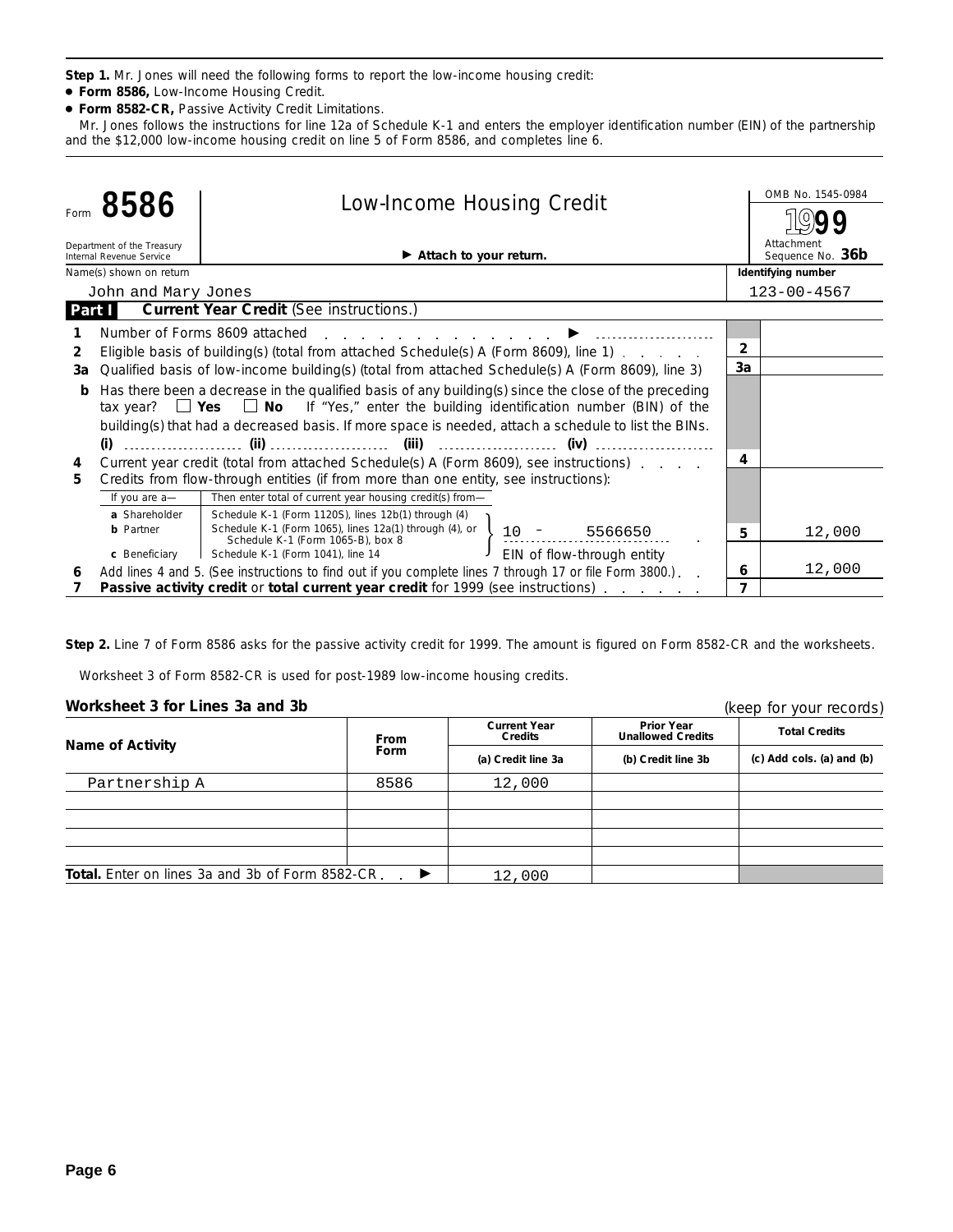Mr. Jones follows the instructions for Worksheet 3 and enters the total credits from column (a) of that worksheet on line 3a of Form 8582-CR. He enters the total credits on line 3c and completes lines 5 through 7 of the form. Mr. Jones can skip Parts II and III and go to Part IV because the only credit he has is from a post-1989 low-income housing rental real estate activity. He must also complete the computation for line 35 in the instructions to get the amount to enter on line 35 of the form.

| Form 8582-CR                                           |                                                                                                                                                                                              | OMB No. 1545-1034                |                   |                               |  |  |  |  |  |  |
|--------------------------------------------------------|----------------------------------------------------------------------------------------------------------------------------------------------------------------------------------------------|----------------------------------|-------------------|-------------------------------|--|--|--|--|--|--|
|                                                        | $\triangleright$ See separate instructions.                                                                                                                                                  |                                  |                   |                               |  |  |  |  |  |  |
| Department of the Treasury<br>Internal Revenue Service | Attach to Form 1040 or 1041.                                                                                                                                                                 |                                  |                   | Attachment<br>Sequence No. 89 |  |  |  |  |  |  |
| Name(s) shown on return                                |                                                                                                                                                                                              |                                  |                   | Identifying number            |  |  |  |  |  |  |
| John and Mary Jones                                    |                                                                                                                                                                                              |                                  | $123 - 00 - 4567$ |                               |  |  |  |  |  |  |
| Part I                                                 | 1999 Passive Activity Credits<br>Caution: If you have credits from a publicly traded partnership, see Publicly Traded Partnerships (PTPs) on page 15<br>of the instructions.                 |                                  |                   |                               |  |  |  |  |  |  |
|                                                        | Credits From Rental Real Estate Activities With Active Participation (Other Than Rehabilitation<br>Credits and Low-Income Housing Credits) (See Lines 1a through 1c on page 9.)              |                                  |                   |                               |  |  |  |  |  |  |
|                                                        | 1a Credits from Worksheet 1, column (a)                                                                                                                                                      | 1a                               |                   |                               |  |  |  |  |  |  |
|                                                        | <b>b</b> Prior year unallowed credits from Worksheet 1, column (b)                                                                                                                           | 1b                               |                   |                               |  |  |  |  |  |  |
|                                                        |                                                                                                                                                                                              |                                  | 1c                |                               |  |  |  |  |  |  |
| (See Lines 2a through 2c on page 9.)                   | Rehabilitation Credits from Rental Real Estate Activities and Low-Income Housing Credits for<br>Property Placed in Service Before 1990 (or From Pass-Through Interests Acquired Before 1990) |                                  |                   |                               |  |  |  |  |  |  |
|                                                        | 2a Credits from Worksheet 2, column (a) [11] Credits from Worksheet 2, column (a)                                                                                                            | 2a                               |                   |                               |  |  |  |  |  |  |
|                                                        | <b>b</b> Prior year unallowed credits from Worksheet 2, column (b)                                                                                                                           | 2b                               |                   |                               |  |  |  |  |  |  |
|                                                        |                                                                                                                                                                                              |                                  | 2c                |                               |  |  |  |  |  |  |
| 3c on page 9.)                                         | Low-Income Housing Credits for Property Placed in Service After 1989 (See Lines 3a through                                                                                                   |                                  |                   |                               |  |  |  |  |  |  |
|                                                        | 3a Credits from Worksheet 3, column (a)<br><b>b</b> Prior year unallowed credits from Worksheet 3, column (b)                                                                                | 12,000<br>3a<br>3 <sub>b</sub>   |                   |                               |  |  |  |  |  |  |
|                                                        | c Add lines 3a and 3b. <u>.</u>                                                                                                                                                              | and a straightful control of the | 3c                | 12,000                        |  |  |  |  |  |  |
|                                                        | All Other Passive Activity Credits (See Lines 4a through 4c on page 9.)<br>4a Credits from Worksheet 4, column (a)<br><b>b</b> Prior year unallowed credits from Worksheet 4, column (b)     | 4a -<br>4b                       |                   |                               |  |  |  |  |  |  |
| C                                                      |                                                                                                                                                                                              |                                  | 4c                |                               |  |  |  |  |  |  |
| 5                                                      |                                                                                                                                                                                              |                                  | 5                 | 12,000                        |  |  |  |  |  |  |
| 6                                                      | Enter the tax attributable to net passive income (see page 9)                                                                                                                                |                                  | 6                 | $-0-$                         |  |  |  |  |  |  |
| 7                                                      | Subtract line 6 from line 5. If line 6 is more than or equal to line 5, enter -0- and see page 10                                                                                            |                                  | $\overline{7}$    | 12,000                        |  |  |  |  |  |  |
|                                                        | Note: If your filing status is married filing separately and you lived with your spouse at any time<br>during the year, do not complete Part II, III, or IV. Instead, go to line 37.         |                                  |                   |                               |  |  |  |  |  |  |
|                                                        |                                                                                                                                                                                              |                                  |                   |                               |  |  |  |  |  |  |

**Special Allowance for Low-Income Housing Credits for Property Placed in Service After 1989 Part IV Note:** *Complete this part only if you have an amount on line 3c. Otherwise, go to Part V.*

| 31 If you completed Part III, enter the amount from line 19. Otherwise, subtract line 16 from line 7 | 31 | 12,000 |  |
|------------------------------------------------------------------------------------------------------|----|--------|--|
|                                                                                                      | 32 | $-0-$  |  |
| 33 Subtract line 32 from line 31. If zero, enter -0- here and on line 36                             | 33 | 12,000 |  |
| 34 Enter the smaller of line 3c or line 33 and the set of the set of the set of the smaller          | 34 | 12,000 |  |
| 35 Tax attributable to the remaining special allowance (see page 12)                                 | 35 | 9,786  |  |
|                                                                                                      |    |        |  |
| 36 Enter the smaller of line 34 or line 35 and the state of the smaller of line 34 or line 35        | 36 | 9.786  |  |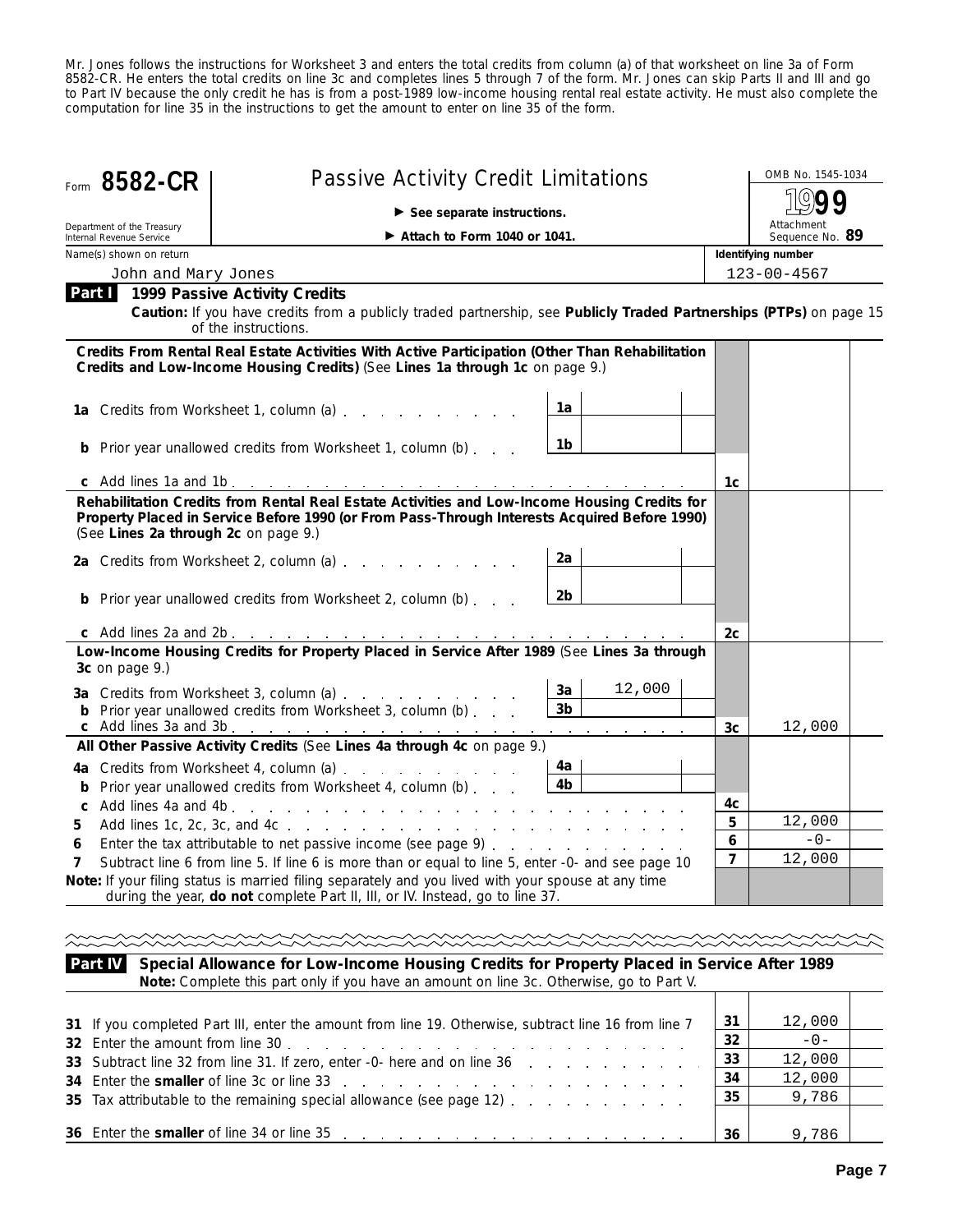#### **Line 35 computation:**

#### **Line 35.** Figure the tax attributable to the remaining special allowance as follows:

| B. Tax on line A. Use the Tax Table, Tax Rate Schedules, the Capital Gain Tax Worksheet, or Schedule D (Form 1040) (or Schedule<br>D (Form 1041)), whichever applies experience and the contract of the contract of the contract of the contract of the contract of the contract of the contract of the contract of the contract of the contract of the contract | 93,941 |
|------------------------------------------------------------------------------------------------------------------------------------------------------------------------------------------------------------------------------------------------------------------------------------------------------------------------------------------------------------------|--------|
| C. Enter \$25,000 (\$12,500 if married filing separate return and you and your spouse lived apart at                                                                                                                                                                                                                                                             |        |
| <b>D.</b> Enter amount from line 9 of Form 8582, if any $\therefore$ $\therefore$ $\therefore$ $\therefore$ $\therefore$ $\therefore$ $\therefore$ $\therefore$ $\therefore$ $\frac{\cdot -0}{\cdot}$                                                                                                                                                            |        |
|                                                                                                                                                                                                                                                                                                                                                                  |        |
| F. Subtract line E from line A reader and a reader and a reader and a reader and a reader and a reader and a reader of the E from line A reader and a reader and a reader of the Subscription of the Subscription of the Subsc                                                                                                                                   |        |
| G. Tax on line F. Use the Tax Table, Tax Rate Schedules, the Capital Gain Tax Worksheet, or Schedule D (Form 1040) (or Schedule<br>D (Form 1041)), whichever applies experience and the contract of the contract of the contract of the contract of the contract of the contract of the contract of the contract of the contract of the contract of the contract | 84,155 |
| H. Subtract line G from line B enterprise to the content of the content of the content of the content of the content of the content of the content of the content of the content of the content of the content of the content                                                                                                                                    | 9,786  |
| I. Add lines 16 and 30 of Form 8582-CR and enter the total enterstand contact and contact and contact and contact and contact and contact and contact and contact and contact and contact and contact and contact and contact                                                                                                                                    | $-0-$  |
| J. Tax attributable to the remaining special allowance. Subtract line I from line H. Enter the result on line 35 of Form 8582-CR.                                                                                                                                                                                                                                | 9,786  |

**Note:** *When using taxable income in the above computation, it is not necessary to refigure items that are based on a percentage of adjusted gross income.*

Mr. Jones completes Part V of Form 8582-CR:

#### **Passive Activity Credit Allowed Part V**

| 37 Passive Activity Credit Allowed. Add lines 6, 16, 30, and 36. See page 12 to find out how to                  |      |       |  |
|------------------------------------------------------------------------------------------------------------------|------|-------|--|
| report the allowed credit on your tax return and how to allocate allowed and unallowed credits if                |      |       |  |
| you have more than one credit or credits from more than one activity. If you have any credits from               |      |       |  |
| a publicly traded partnership, see Publicly Traded Partnerships (PTPs) on page 15<br>$\sim$ $\sim$ $\sim$ $\sim$ | . 37 | 9,786 |  |

**Step 3.** After completing Form 8582-CR, Mr. Jones determines his allowed and unallowed credit. Because he has only one type of credit from a single passive activity, his allowed low-income housing credit for 1999 is the amount on line 37, or \$9,786. His unallowed credit of \$2,214 is determined by subtracting the allowed credit on line 37 from the total credit on line 5 (\$12,000 – \$9,786).

**Step 4.** Mr. Jones enters the allowed passive activity credit of \$9,786 on line 7 of Form 8586 and completes Part II of that form according to the instructions for Form 8586. The unallowed credit of \$2,214 is carried forward and used to figure the passive activity credit allowed for 2000.

|                |                                                        | <b>Low-Income Housing Credit</b>                                                                                                                 |                                | OMB No. 1545-0984  |
|----------------|--------------------------------------------------------|--------------------------------------------------------------------------------------------------------------------------------------------------|--------------------------------|--------------------|
|                | 8586                                                   |                                                                                                                                                  |                                |                    |
|                | Department of the Treasury<br>Internal Revenue Service |                                                                                                                                                  | Attachment<br>Sequence No. 36b |                    |
|                | Name(s) shown on return                                |                                                                                                                                                  |                                | Identifying number |
|                | John and Mary Jones                                    |                                                                                                                                                  |                                | $123 - 00 - 4567$  |
| Part I         |                                                        | <b>Current Year Credit (See instructions.)</b>                                                                                                   |                                |                    |
|                |                                                        | Number of Forms 8609 attached                                                                                                                    |                                |                    |
| $\overline{2}$ |                                                        | Eligible basis of building(s) (total from attached Schedule(s) A (Form 8609), line 1)                                                            | $\overline{2}$                 |                    |
| За             |                                                        | Qualified basis of low-income building(s) (total from attached Schedule(s) A (Form 8609), line 3)                                                | 3a                             |                    |
| b              |                                                        | Has there been a decrease in the qualified basis of any building(s) since the close of the preceding                                             |                                |                    |
|                |                                                        | tax year? $\Box$ Yes $\Box$ No If "Yes," enter the building identification number (BIN) of the                                                   |                                |                    |
|                |                                                        | building(s) that had a decreased basis. If more space is needed, attach a schedule to list the BINs.                                             |                                |                    |
|                |                                                        |                                                                                                                                                  |                                |                    |
| 4              |                                                        | Current year credit (total from attached Schedule(s) A (Form 8609), see instructions).                                                           | 4                              |                    |
| 5              |                                                        | Credits from flow-through entities (if from more than one entity, see instructions):                                                             |                                |                    |
|                | If you are a-                                          |                                                                                                                                                  |                                |                    |
|                | a Shareholder                                          | Schedule K-1 (Form 1120S), lines 12b(1) through (4)                                                                                              |                                |                    |
|                | <b>b</b> Partner                                       | Schedule K-1 (Form 1065), lines 12a(1) through (4), or $\left\{\n\begin{array}{ccc}\n10 & - & 5566650 \\ 1 & - & 5566650\n\end{array}\n\right\}$ | 5.                             | 12,000             |
|                | c Beneficiary                                          | EIN of flow-through entity<br>Schedule K-1 (Form 1041), line 14                                                                                  |                                |                    |
| 6              |                                                        | Add lines 4 and 5. (See instructions to find out if you complete lines 7 through 17 or file Form 3800.).                                         | 6                              | 12,000             |
|                |                                                        | Passive activity credit or total current year credit for 1999 (see instructions)                                                                 | 7                              | 9,786              |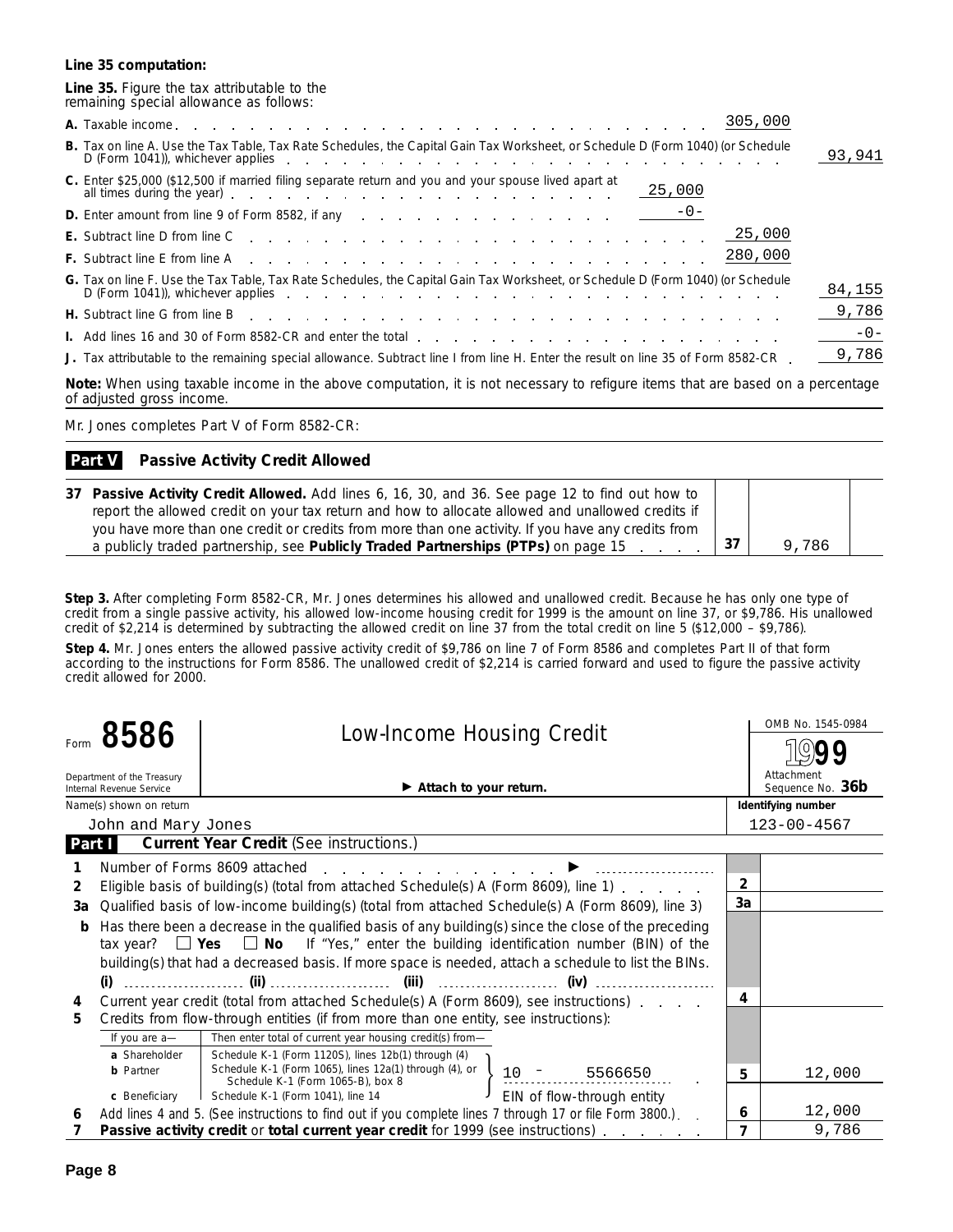# **Specific Instructions**

# **Current Year Credits**

Convert any current year qualified expenditures into credits before beginning Worksheet 1, 2, 3, or 4.

**Form 3800, General Business Credit.** Enter the credits from line 3 of Form 3800 in column (a) of Worksheet 1, 2, 3, or 4. If the credits are from more than one activity or more than one type of credit, separate the credits by activity or type before making entries in the worksheets.

**Example.** You have a low-income housing credit from one activity and a research credit from a different activity. Enter the low-income housing credit in column (a) of Worksheet 2 and make a separate entry for the research credit in column (a) of Worksheet 4.

**Form 8586, Low-Income Housing Credit.** If you are not required to file Form 3800, enter the portion of the credit attributable to passive activities credit from line 6 of Form 8586 in column (a) of Worksheet 2 or 3.

**Form 8834, Qualified Electric Vehicle Credit.** Enter the credits from line 10 of Form 8834 in column (a) of Worksheet 1 or 4. If the credits are from more than one activity, separate the credits by activity before making entries in the worksheet.

**Form 8844, Empowerment Zone Employment Credit.** Enter the credits from line 5 of Form 8844 in column (a) of Worksheet 1 or 4. If the credits are from more than one activity, separate the credits by activity before making entries in the worksheet.

**Nonconventional source fuel credit.** Figure your credit from passive activities for fuel produced from a nonconventional source and enter the credit in column (a) of Worksheet 4.

See section 29 for more information on the credit for fuel produced from a nonconventional source.

# **Prior Year Unallowed Credits**

To figure this year's PAC, you must take into account any credits from passive activities disallowed for prior years and carried forward to this year.

If you had only one type of prior year unallowed credit from a single passive activity, figure your prior year unallowed credit by subtracting line 37 of your 1998 Form 8582-CR from line 5 of your 1998 Form 8582-CR.

Otherwise, your prior year unallowed credits are the amounts shown in column (b) of Worksheet 9 in the 1998 Instructions for Form 8582-CR. Enter the prior year unallowed credits in column (b) of Worksheet 1, 2, 3, or 4, whichever apply.

# **Part I—1999 Passive Activity Credits**

Use Part I to combine your credits from passive activities to determine if you have a PAC for 1999.

If your credits from all passive activities exceed the tax attributable to net passive income, you have a PAC for 1999. Generally, you have net passive income if line 3 of **Form 8582,** Passive Activity Loss Limitations, shows income. See the instructions for line 6 of Form 8582-CR on this page for other details.

**Lines 1a through 1c.** Individuals and qualifying estates that actively participated in rental real estate activities (other than rental real estate activities with rehabilitation credits or low-income housing credits) should include the credits from these activities on lines 1a through 1c. Use Worksheet 1 to figure the amounts to enter on lines 1a and 1b.

See **Active Participation in a Rental Real Estate Activity** on page 3.

**CAUTION** Worksheet 1, if you are **!** Include the credits in Worksheet 4, but not in married filing a separate return and lived with your spouse at any time during the year, even if you actively participated.

**Note:** You may take credits that arose in a prior tax year (other than low-income housing and rehabilitation credits) under the special allowance only if you actively participated in the rental real estate activity for both that prior year and this year. If you did not actively participate for both years, include the credits in Worksheet 4, but not in Worksheet 1.

**Lines 2a through 2c.** Individuals (including limited partners) and qualifying estates who had

rehabilitation credits from rental real estate activities or low-income housing credits for property placed in service before 1990 should include the credits from those activities on lines 2a and 2b. Use Worksheet 2 to figure the amounts to enter on lines 2a and 2b.

If you have low-income housing credits for property placed in service after 1989, include those credits in Worksheet 3 instead of Worksheet 2. If you held an indirect interest in the property through a partnership, S corporation, or other pass-through entity, use Worksheet 3 only if you also acquired your interest in the pass-through entity after 1989.

**Worksheet 4, but not in**<br> **Worksheet 2 or Worksheet 3,** Include the credits in Worksheet 4, but not in if you are married filing a separate return and lived with your spouse at any time during the year.

**Lines 3a through 3c.** Individuals (including limited partners) and qualifying estates who had low-income housing credits from rental real estate activities for property placed in service after 1989 should include those credits on lines 3a through 3c instead of Worksheet 2. If you held an indirect interest in the property through a partnership, S corporation, or other pass-through entity, use lines 3a through 3c only if you also acquired your interest in the pass-through entity after 1989. Use Worksheet 3 to figure the amounts to enter on lines 3a and 3b.

**Lines 4a through 4c.** Individuals should include on lines 4a through 4c credits from passive activities that were not entered on Worksheets 1, 2, or 3. Trusts should include credits from **ALL** passive activities in Worksheet 4. Use Worksheet 4 to figure the amounts to enter on lines 4a and 4b.

**Line 6.** If line 3 of Form 8582 shows net income, or if you did not complete Form 8582 because you had net passive income, you will have to figure the tax on the net passive income. If you have an overall loss on an entire disposition of your interest in a passive activity, reduce net passive income, if any, on line 3 of Form 8582 to the extent of the loss (but not below zero) and use only the remaining net passive income in the computation on page 10. If you had a net passive activity loss, enter zero on line 6 and go on to line 7.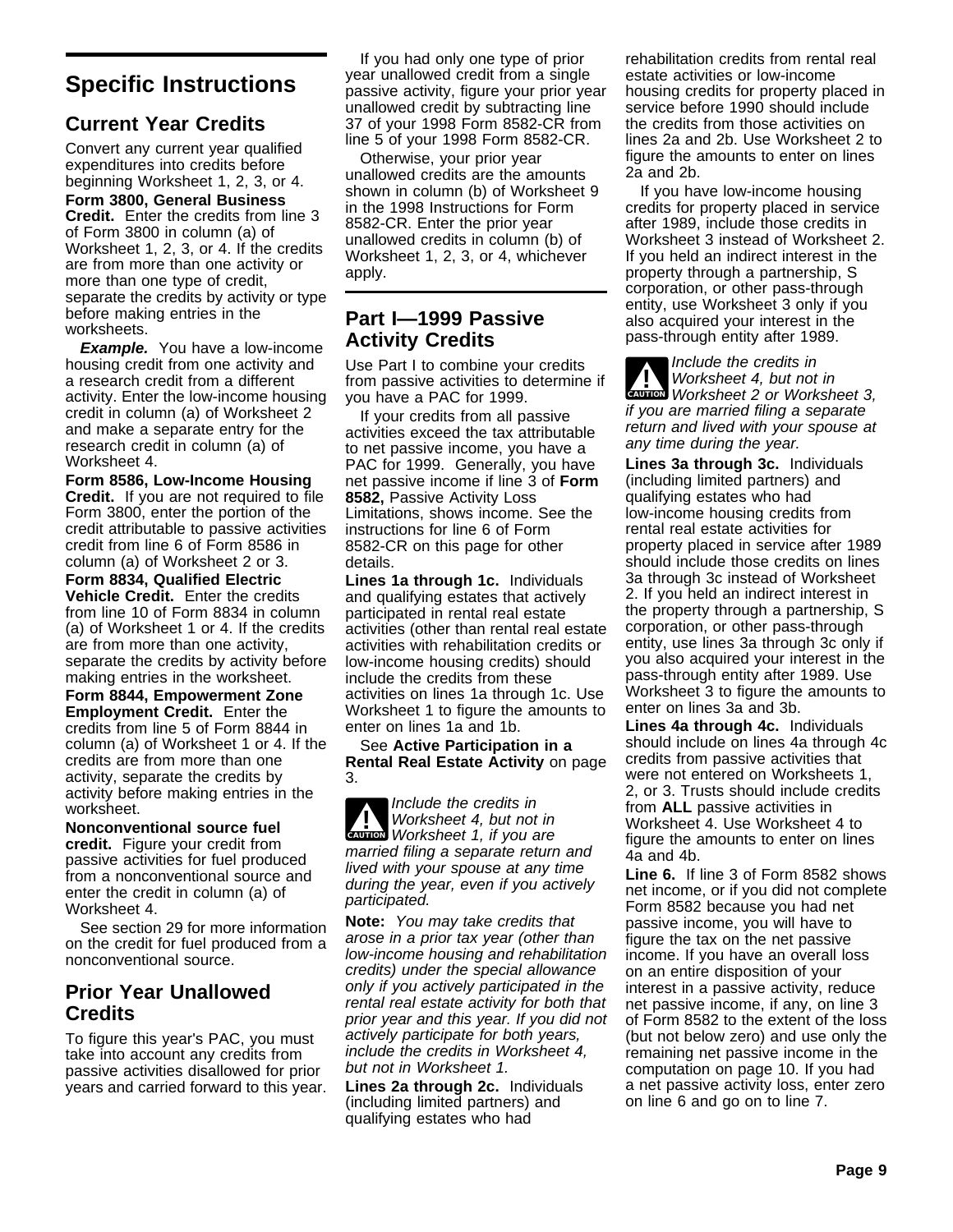Figure the tax on net passive income as follows:

- **A.** Taxable income including net passive income...
- **B.** Tax on line A. Use the Tax Table, Tax Rate Schedules, the Capital Gain Tax Worksheet, or Schedule D (Form 1040) (or Schedule D (Form 1041)), whichever applies...
- **C.** Taxable income without net passive income .........
- **D.** Tax on line C. Use the Tax Table, Tax Rate Schedules, the Capital Gain Tax Worksheet, or Schedule D (Form 1040) (or Schedule D (Form 1041)),
- whichever applies............................... **E.** Subtract line D from line B and enter the result on line 6 of Form 8582-CR

**Note:** When using taxable income in the above computation, it is not necessary to refigure items that are based on a percentage of adjusted gross income.

**Line 7.** If line 7 is zero because the tax on the net passive income on line 6 is greater than your credits from passive activities on line 5, all your credits from passive activities are allowed. In this case, enter the

amount from line 5 on line 37 and report the credits on the forms you normally use. Do not complete Worksheets 5 through 9.

# **Part II—Special Allowance for Rental Real Estate Activities With Active Participation**

**CAUTION** their spouses at any time **1** Married persons filing<br>separate returns who lived with during the year are **not** eligible to complete Part II.

Use Part II to figure the credit allowed if you have any credits from rental real estate activities in which you actively participated (other than rehabilitation credits and low-income housing credits). See **Rental Activities** on page 2 for details. **Line 9.** Married persons filing separate returns who lived apart from their spouses at all times during the

year should enter \$75,000 on line 9 instead of \$150,000.

**Line 10.** To figure **modified adjusted gross income** for this line, combine all of the amounts you would use to figure adjusted gross income except:

● Any passive activity loss as defined in section  $469(d)(1)$ ;

● Any rental real estate loss allowed under section 469(c)(7) to real estate professionals (defined under **Activities That Are Not Passive Activities** on page 1);

• The taxable amount of social security and tier 1 railroad retirement benefits;

● The deduction allowed under section 219 for contributions to IRAs and certain other qualified retirement plans;

• The deduction allowed under section 164(f) for one-half of self-employment taxes;

• The exclusion from income of interest from series EE and I U.S.

Lines 1a and 1b. Use Worksheet 1 to figure the amounts to enter on lines 1a and 1b. Use line 1a for credits from rental real estate activities with active participation for the current year and line 1b for prior year unallowed credits from rental real estate activities with active participation in both the prior year in which the credit arose and the current year. See **Active Participation in a Rental Real Estate Activity** on page 3 for a definition of active participation.

After you complete the worksheet below, enter the totals of columns (a) and (b) on the corresponding lines of Form 8582-CR and then complete line 1c.

**Note:** *Rehabilitation credits from rental real estate activities and low-income housing credits should be entered in Worksheet 2 or 3, whichever applies, even if you actively participated in the activity.*

**Worksheet 1 for Lines 1a and 1b** (keep for your records) **Prior Year Unallowed Credits Current Year Collectivity Collection Credits Credits Credits Credit Credit Credit Line 1a Credit Indianal Credit Scredit Scredit Scredit Scredit Scredit Scredit Scredit Scredit Scredit Scredit Inc. and (b) Credit line 1b (c)** Totals. Enter on lines 1a and 1b of Form 8582-CR **→** 

**Lines 2a and 2b.** Use Worksheet 2 to figure the amounts to enter on lines 2a and 2b. Use line 2a for rehabilitation credits and low-income housing credits from rental real estate activities for the current year and line 2b for prior year unallowed credits from those activities. However, use Worksheet 3 instead of Worksheet 2 if you have any low-income housing credits for property placed in service after 1989. If you held an indirect interest in the property through a partnership, S corporation, or other pass-through entity, use Worksheet 3 only if you also acquired your interest in the pass-through entity after 1989. Use this worksheet if you do not meet both requirements.

After you complete the worksheet below, enter the totals of columns (a) and (b) on the corresponding lines of Form 8582-CR and then complete line 2c.

#### **Worksheet 2 for Lines 2a and 2b** (keep for your records)

| Name of Activity                                 | <b>From</b> | <b>Current Year</b><br>Credits | <b>Prior Year</b><br><b>Unallowed Credits</b> | <b>Total Credits</b><br>(c) Add cols. (a) and (b) |  |
|--------------------------------------------------|-------------|--------------------------------|-----------------------------------------------|---------------------------------------------------|--|
|                                                  | Form        | (a) Credit line 2a             | (b) Credit line 2b                            |                                                   |  |
|                                                  |             |                                |                                               |                                                   |  |
|                                                  |             |                                |                                               |                                                   |  |
|                                                  |             |                                |                                               |                                                   |  |
|                                                  |             |                                |                                               |                                                   |  |
|                                                  |             |                                |                                               |                                                   |  |
| Totals. Enter on lines 2a and 2b of Form 8582-CR |             |                                |                                               |                                                   |  |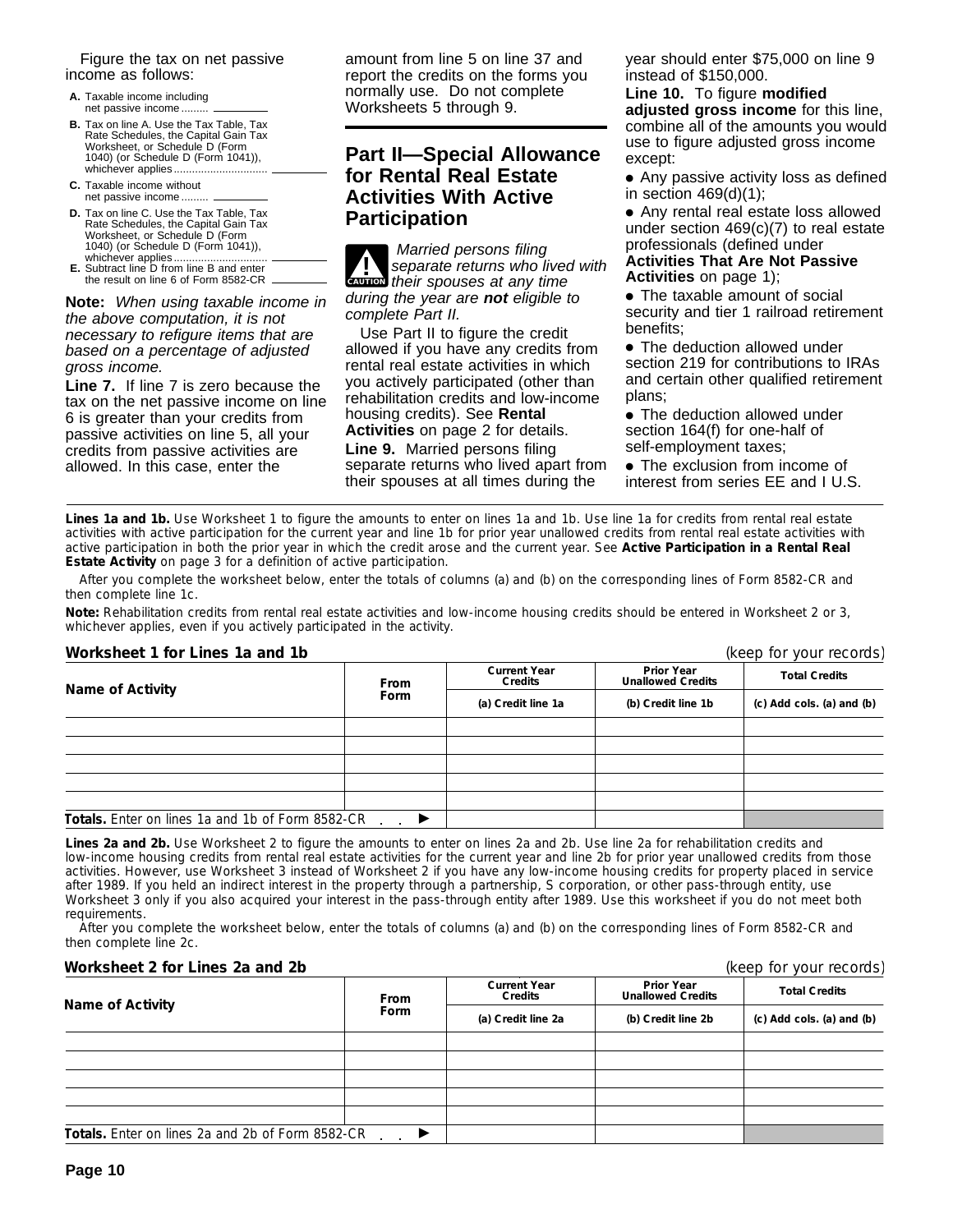savings bonds used to pay higher education expenses;

• The exclusion allowed under section 137 for expenses related to adoption assistance programs; or

● The student loan interest deduction.

An overall loss from an entire disposition of an interest in a passive activity is taken into account when figuring modified adjusted gross income if you do not have any net income after combining net income and losses from all other passive activities (i.e., line 3 of Form 8582 is a loss or zero).

 If you do have net income when you combine all of the net losses and net income from all other passive activities, the overall loss from the activity disposed of is passive to the extent of the net income and

nonpassive to the extent that it exceeds the net income.

**Take into account** only the nonpassive portion of the loss when figuring modified adjusted gross income.

Include any:

- Overall net income from passive activities from PTPs,
- Net income from significant

participation passive activities, and

● Other net passive income treated as nonpassive income under Temporary Regulations section 1.469-2T(f) or Regulations section 1.469-2(f).

**Line 12.** Do not enter more than \$12,500 on line 12 if you are married filing a separate return and you and your spouse lived apart at all times during the year.

**Line 15.** Figure the tax attributable to the amount on line 14 as follows:

- **A.** Taxable income.
- **B.** Tax on line A. Use the Tax Table, Tax Rate Schedules, the Capital Gain Tax Worksheet, or Schedule D (Form 1040) (or Schedule D (Form 1041)), whichever applies.....
- **C.** Enter amount from line A
- above ... **D.** Enter amount from line
- 14 of Form 8582-CR...
- **E.** Subtract line D from line C ......................................
- **F.** Tax on line E. Use the Tax Table, Tax Rate Schedules, the Capital Gain Tax Worksheet, or Schedule D (Form 1040) (or Schedule D (Form 1041)), whichever applies............................... **G.** Subtract line F from line B and enter
- the result on line 15 of Form 8582-CR.

**Note:** When using taxable income in the above computation, it is not necessary to refigure items that are based on a percentage of adjusted gross income.

**Lines 3a and 3b.** Use Worksheet 3 to figure the amounts to enter on lines 3a and 3b for low-income housing credits for property placed in service after 1989. If you held an indirect interest in the property through a partnership, S corporation, or other pass-through entity, use Worksheet 3 only if you also acquired your interest in the pass-through entity after 1989. Use line 3a for the current year credits and line 3b for prior year unallowed credits for those activities.

After you complete the worksheet below, enter the totals of columns (a) and (b) on the corresponding lines of Form 8582-CR and then complete line 3c.

#### **Worksheet 3 for Lines 3a and 3b**

(keep for your records)

| Name of Activity                                  | From                       | <b>Current Year</b><br>Credits | <b>Prior Year</b><br><b>Unallowed Credits</b> | <b>Total Credits</b>      |  |
|---------------------------------------------------|----------------------------|--------------------------------|-----------------------------------------------|---------------------------|--|
|                                                   | Form<br>(a) Credit line 3a |                                | (b) Credit line 3b                            | (c) Add cols. (a) and (b) |  |
|                                                   |                            |                                |                                               |                           |  |
|                                                   |                            |                                |                                               |                           |  |
|                                                   |                            |                                |                                               |                           |  |
|                                                   |                            |                                |                                               |                           |  |
|                                                   |                            |                                |                                               |                           |  |
| Totals. Enter on lines 3a and 3b of Form 8582-CR. | $\blacktriangleright$      |                                |                                               |                           |  |

**Lines 4a and 4b.** Use Worksheet 4 to figure the amounts to enter on lines 4a and 4b. Use line 4a for credits from all other passive activities for the current year and line 4b for prior year unallowed credits from those activities.

After you complete the worksheet below, enter the totals of columns (a) and (b) on the corresponding lines of Form 8582-CR and then complete line 4c.

#### **Worksheet 4 for Lines 4a and 4b** (keep for your records)

|                                                  | <b>From</b>                | <b>Current Year</b><br>Credits | <b>Prior Year</b><br><b>Unallowed Credits</b> | <b>Total Credits</b>      |  |
|--------------------------------------------------|----------------------------|--------------------------------|-----------------------------------------------|---------------------------|--|
| <b>Name of Activity</b>                          | Form<br>(a) Credit line 4a |                                | (b) Credit line 4b                            | (c) Add cols. (a) and (b) |  |
|                                                  |                            |                                |                                               |                           |  |
|                                                  |                            |                                |                                               |                           |  |
|                                                  |                            |                                |                                               |                           |  |
|                                                  |                            |                                |                                               |                           |  |
|                                                  |                            |                                |                                               |                           |  |
| Totals. Enter on lines 4a and 4b of Form 8582-CR |                            |                                |                                               |                           |  |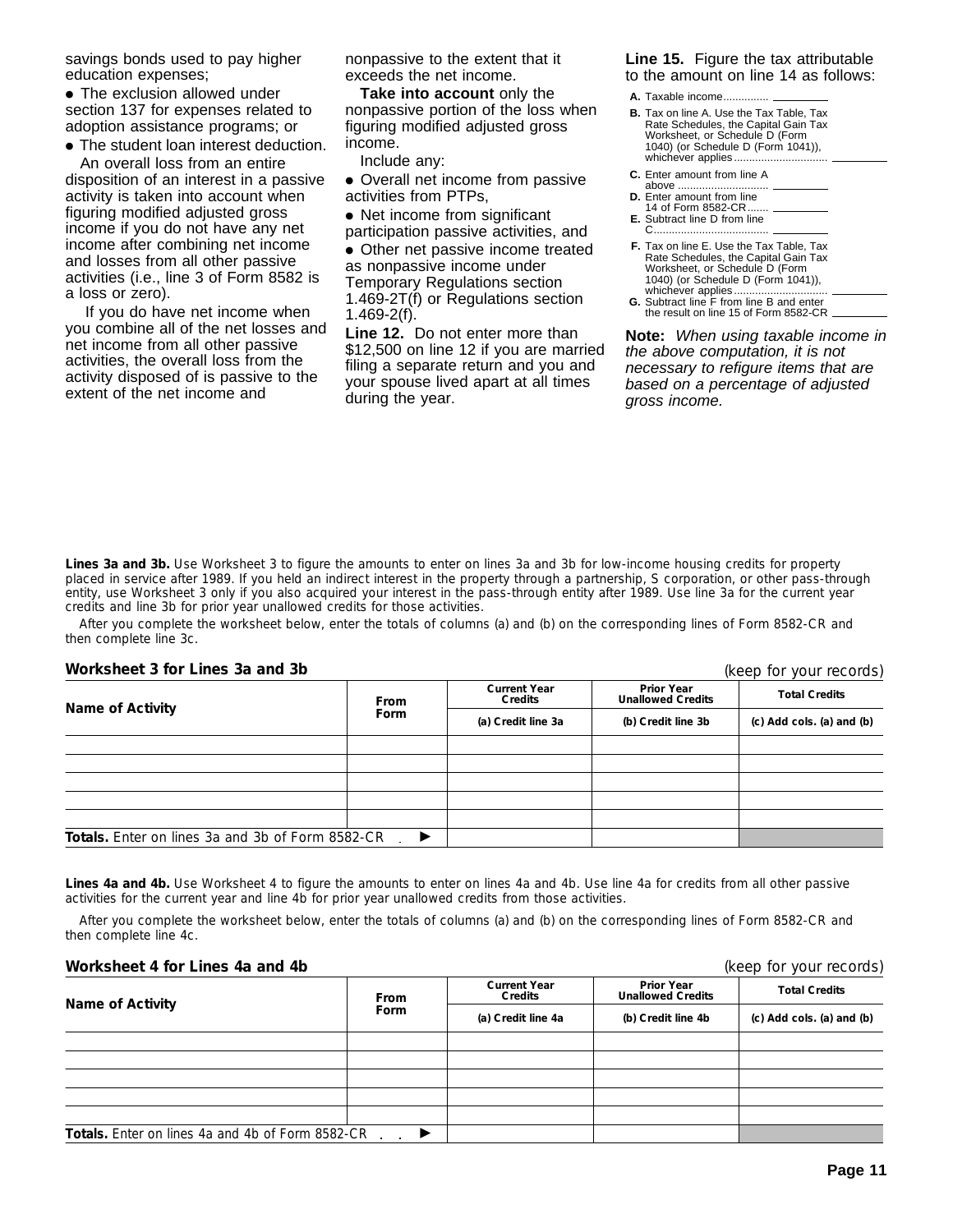**Part III—Special Allowance for Rehabilitation Credits From Rental Real Estate Activities and Low-Income Housing Credits for Property Placed in Service Before 1990 (or From Pass-Through Interests Acquired Before 1990)**

**ENTION** spouses at any time during the **!** Married persons filing separate returns who lived with their year are **not** eligible to complete Part III.

Use Part III to figure the credit allowed if you have any rehabilitation credits or low-income housing credits for property placed in service before 1990. Also use this part if your low-income housing credit is from a partnership, S corporation, or other pass-through entity in which you acquired your interest before 1990, regardless of the date the property was placed in service.

**Line 21.** Married persons filing separate returns who lived apart from their spouses at all times during the year must enter \$125,000 on line 21 instead of \$250,000.

Skip lines 21 through 26 if you completed Part II of this form and your modified adjusted gross income on line 10 in Part II was \$100,000 or less (\$50,000 or less if married filing separately and you lived apart from your spouse for the entire year). Instead, enter the amount from line 15 on line 27.

**Line 24.** Do not enter more than \$12,500 on line 24 if you are married filing a separate return and lived apart from your spouse for the entire year. **Line 27.** Figure the tax attributable to the amount on line 26 as follows:

- A. Taxable income.....
- **B.** Tax on line A. Use the Tax Table, Tax Rate Schedules, the Capital Gain Tax Worksheet, or Schedule D (Form 1040) (or Schedule D (Form 1041)), whichever applies.....
- **C.** Enter amount from line A
- above .................................... **D.** Enter amount from line 26 of
- Form 8582-CR ......................
- **E.** Subtract line D from line C ...
- **F.** Tax on line E. Use the Tax Table, Tax<br>Rate Schedules, the Capital Gain Tax<br>Worksheet, or Schedule D (Form 1040) (or Schedule D (Form 1041)),
- whichever applies.................................. **G.** Subtract line F from line B and enter the result on line 27 of Form 8582-CR ...

**Note:** When using taxable income in the above computation, it is not necessary to refigure items that are based on a percentage of adjusted gross income.

# **Part IV—Special Allowance for Low-Income Housing Credits for Property Placed in Service After 1989**

**ENTION** spouses at any time during the **!** Married persons filing separate returns who lived with their year are **not** eligible to complete Part IV.

Use Part IV to figure the credit allowed if you have any low-income housing credits for property placed in service after 1989. If you held an indirect interest in the property through a partnership, S corporation, or other pass-through entity, use Part IV only if your interest in the pass-through entity was also acquired after 1989.

**Line 35.** Figure the tax attributable to the remaining special allowance as follows:

A. Taxable income...

- **B.** Tax on line A. Use the Tax Table, Tax Rate Schedules, the Capital Gain Tax Worksheet, or Schedule D (Form 1040) (or Schedule D (Form 1041)), whichever applies...
- **C.** Enter \$25,000 (\$12,500 if married filing separate return and you and your spouse lived apart at all times during the year).
- **D.** Enter amount from line 9 of Form 8582, if any...........
- 
- **E.** Subtract line D from line C ... **F.** Subtract line E from line A....
- **G.** Tax on line F. Use the Tax Table, Tax Rate Schedules, the Capital Gain Tax Worksheet, or Schedule D (Form 1040) (or Schedule D (Form 1041)), whichever applies...
- **H.** Subtract line G from line B.................... **I.** Add lines 16 and 30 of Form 8582-CR and enter the total...
- **J.** Tax attributable to the remaining special allowance. Subtract line I from line H. Enter the result on line 35 of Form 8582-CR.....

**Note:** When using taxable income in the above computation, it is not necessary to refigure items that are

based on a percentage of adjusted gross income.

# **Part V—Passive Activity Credit Allowed**

Use Part V to figure the PAC (as determined in Part I) that is allowed for 1999 for all passive activities. **Line 37.** If you have only one type of credit, the amount on line 37 is the credit allowed for the year. Enter this amount on the form where it is normally reported. See **Reporting Allowed Credits on Your Tax Return** below. Your unallowed credit is line 5 minus line 37.

Use Worksheets 5 through 9, whichever apply, on pages 13 and 14, to allocate the allowed and unallowed credits if you have credits from more than one activity. Also use the worksheets if you must allocate the credits because they are reported on different forms.

Keep a record of each unallowed credit and the activity to which it belongs so you can claim the credit if it becomes allowable in a future year.

#### **Reporting Allowed Credits on Your Tax Return**

**Form 3800.** Enter on line 5 of Form 3800 the total passive activity general business credit allowed.

**Form 8586.** If you are not required to file Form 3800, enter on line 7 of Form 8586 any allowed low-income housing credit.

**Form 8834.** Enter on line 12 of Form 8834 the passive activity qualified electric vehicle credit allowed.

**Form 8844.** Enter on line 7 of Form 8844 the passive activity empowerment zone employment credit allowed.

**Nonconventional Source Fuel Credit.** If you have an allowed passive activity credit for fuel produced from a nonconventional source, see section 29 for limitations and adjustments to the credit. Attach a separate schedule to your tax return showing how you figured the credit. If you have both passive and nonpassive credits, combine the credits before applying the limitations and adjustments. Report the credit on the line specified by the instructions for the tax return you file.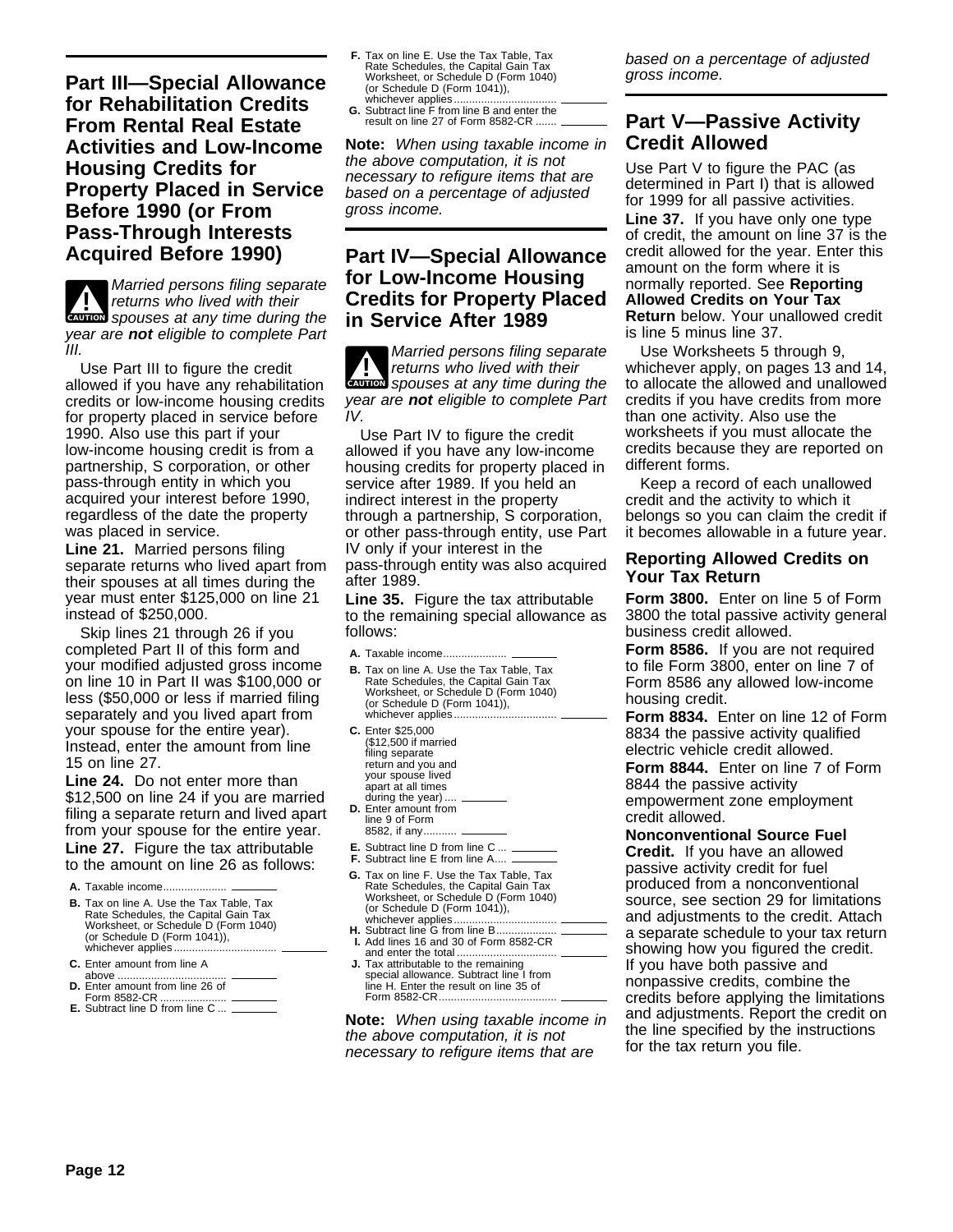#### **Instructions for Worksheet 5**

Complete Worksheet 5 if you have an amount on line 1c of Form 8582-CR and you have credits from more than one activity.

**Column (a).** Enter the credits from Worksheet 1, column (c), in column (a) of this worksheet.

**Column (b).** Divide each of the credits shown in column (a) by the total of the credits in column (a) and enter the ratio for each of the activities in column (b). The total of all the ratios should equal 1.00.

Column (c). Multiply line 16 of Form 8582-CR by the ratios in column (b) and enter the result in column (c). If the total of this column is the same as the total of column (a), all of the credits for the activities in column (a) of this worksheet are allowed. Report them on the forms you normally report them on and complete Worksheet 6 if you have credits shown in Worksheet 2. Also complete Worksheet 7 or 8 if you have credits shown in Worksheet 3 or 4. If the total of column (a) is more than the total of column (c), complete column (d). **Column (d).** Subtract column (c) from column (a) and enter the result in this column. Also enter the name of each activity and the form the credit should be reported on in Worksheet 8 and enter the amount from column (d) of this worksheet in column (a) of Worksheet 8. Also complete Worksheet 6 or 7 if you have credits on line 2c or 3c of Form 8582-CR.

#### **Worksheet 5 for Credits on Line 1a or 1b** (*keep for your records*)

| Name of Activity                                                                     | Form To Be<br>Reported on | (a) Credits | (b) Ratios | (c) Special<br>Allowance | (d) Subtract<br>column (c) from<br>column (a) |
|--------------------------------------------------------------------------------------|---------------------------|-------------|------------|--------------------------|-----------------------------------------------|
|                                                                                      |                           |             |            |                          |                                               |
|                                                                                      |                           |             |            |                          |                                               |
|                                                                                      |                           |             |            |                          |                                               |
|                                                                                      |                           |             |            |                          |                                               |
|                                                                                      |                           |             |            |                          |                                               |
| <b>Totals</b><br>and a series of the contract of the contract of the contract of the |                           | 1.00        |            |                          |                                               |

#### **Instructions for Worksheet 6**

Complete Worksheet 6 if you have credits on line 2c of Form 8582-CR and you have credits from more than one activity.

**Column (a).** Enter the credits from Worksheet 2, column (c), in column (a) of this worksheet.

**Column (b).** Divide each of the individual credits shown in column (a) by the total of all the credits in column (a) and enter the ratios for each of the activities in column (b). The total of all the ratios should equal 1.00.

**Column (c).** Multiply line 30 of Form 8582-CR by the ratios in column (b) and enter the result in column (c). If the total of this column is the same as the total of column (a), all the credits for the activities in column (a) of this worksheet are allowed. Report them on the forms you normally report them on and complete Worksheet 7 or 8 if you have credits shown in Worksheet 3 or 4 or amounts in column (d) of Worksheet 5. If the total of column (a) is more than the total of column (c), complete column (d).

**Column (d).** Subtract column (c) from column (a) and enter the result in this column. Also enter the name of each activity and the form the credit should be reported on in Worksheet 8 and enter the amount from column (d) of this worksheet in column (a) of Worksheet 8.

| Worksheet 6 for Credits on Line 2a or 2b                                         |                           |             |            |                          | (keep for your records)                       |  |  |
|----------------------------------------------------------------------------------|---------------------------|-------------|------------|--------------------------|-----------------------------------------------|--|--|
| <b>Name of Activity</b>                                                          | Form To Be<br>Reported on | (a) Credits | (b) Ratios | (c) Special<br>Allowance | (d) Subtract<br>column (c) from<br>column (a) |  |  |
|                                                                                  |                           |             |            |                          |                                               |  |  |
|                                                                                  |                           |             |            |                          |                                               |  |  |
|                                                                                  |                           |             |            |                          |                                               |  |  |
|                                                                                  |                           |             |            |                          |                                               |  |  |
|                                                                                  |                           |             |            |                          |                                               |  |  |
| <b>Totals</b><br>the contract of the contract of the contract of the contract of |                           |             | 1.00       |                          |                                               |  |  |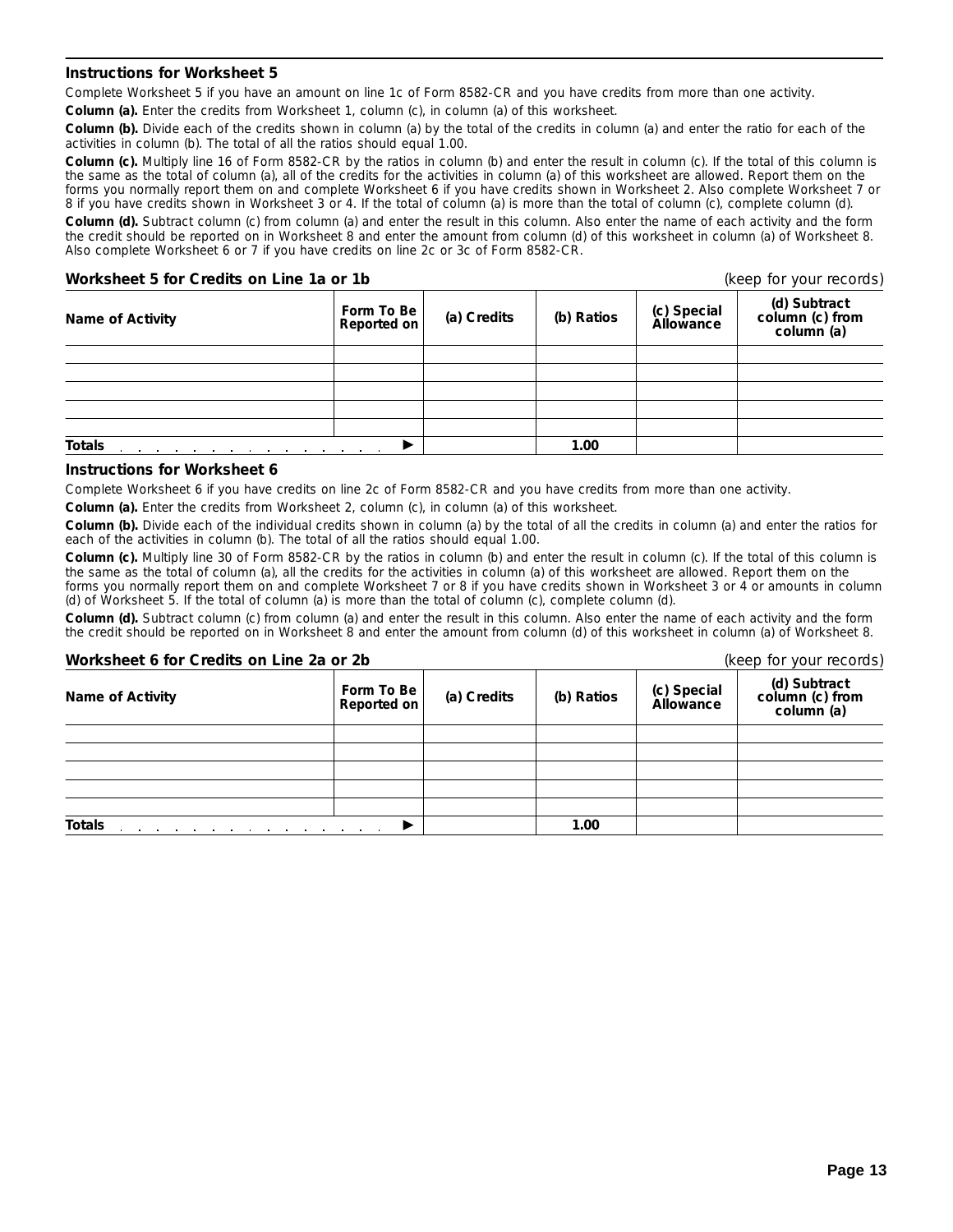#### **Instructions for Worksheet 7**

Complete Worksheet 7 if you have credits on line 3c of Form 8582-CR and you have credits from more than one activity.

**Column (a).** Enter the credits from Worksheet 3, column (c), in column (a) of this worksheet.

**Column (b).** Divide each of the individual credits shown in column (a) by the total of all the credits in column (a) and enter the ratios for each of the activities in column (b). The total of all the ratios should equal 1.00.

**Column (c).** Multiply line 36 of Form 8582-CR by the ratios in column (b) and enter the result in column (c). If the total of this column is the same as the total of column (a), all the credits for the activities in column (a) of this worksheet are allowed. Report them on the forms you normally report them on and complete Worksheet 8 if you have credits shown in Worksheet 4 or amounts in column (d) of Worksheet 5 or 6. If the total of column (a) is more than the total of column (c), complete column (d).

**Column (d).** Subtract column (c) from column (a) and enter the result in this column. Also enter the name of each activity and the form the credit should be reported on in Worksheet 8 and enter the amount from column (d) of this worksheet in column (a) of Worksheet 8.

#### **Worksheet 7 for Credits on Line 3a or 3b** (keep for your records)

| Name of Activity | Form To Be<br>Reported on | (a) Credits | (b) Ratios | (c) Special<br>Allowance | (d) Subtract<br>column (c) from<br>column (a) |
|------------------|---------------------------|-------------|------------|--------------------------|-----------------------------------------------|
|                  |                           |             |            |                          |                                               |
|                  |                           |             |            |                          |                                               |
|                  |                           |             |            |                          |                                               |
|                  |                           |             |            |                          |                                               |
|                  |                           |             |            |                          |                                               |
| <b>Totals</b>    |                           |             | 1.00       |                          |                                               |

#### **Instructions for Worksheet 8**

Complete Worksheet 8 if you have credits on line 4c of Form 8582-CR from more than one activity or reported on different forms or you have amounts in column (d) of Worksheets 5, 6, or 7.

**Column (a).** Enter the amounts, if any, from column (c) of Worksheet 4 and column (d) of Worksheets 5, 6, and 7.

**Column (b).** Divide each of the credits in column (a) by the total of all the credits in column (a). The total of all the ratios should equal 1.00.

**Column (c).** Complete the following computation:

- **A.** Enter line 5 of Form 8582-CR
- **B.** Enter line 37 of Form 8582-CR
- **C.** Subtract line B from line A . . . . . . . . . . . . . . .

Multiply line C by the ratios in column (b) and enter the results in column (c). Complete Worksheet 9 to determine the credits allowed for 1999.

#### **Worksheet 8—Allocation of Unallowed Credits** (keep for your records)

| Name of Activity                                                                                                | Form To Be<br>Reported on | (a) Credits | (b) Ratios | (c) Unallowed Credits |
|-----------------------------------------------------------------------------------------------------------------|---------------------------|-------------|------------|-----------------------|
|                                                                                                                 |                           |             |            |                       |
|                                                                                                                 |                           |             |            |                       |
|                                                                                                                 |                           |             |            |                       |
|                                                                                                                 |                           |             |            |                       |
|                                                                                                                 |                           |             |            |                       |
| <b>Totals</b><br>the control of the control of the control of the control of<br>the contract of the contract of |                           |             | 1.00       |                       |

#### **Instructions for Worksheet 9**

**Column (a).** Enter all the activities shown in Worksheet 8. The credits entered in column (a) of this worksheet should be the credits shown in column (c) of Worksheets 1, 2, 3, and 4 for the activities listed in Worksheet 8.

**Column (b).** Enter the amounts from column (c) of Worksheet 8 in this column. These are your **unallowed credits for 1999. Column (c).** Subtract column (b) from column (a). These are the **credits allowed for 1999.** The amounts in this column should be reported on the forms you normally use to report the credits. See **Reporting Allowed Credits on Your Tax Return** on page 12.

#### **Worksheet 9—Allowed Credits** (keep for your records)

| <u>WURSING A MIUWUU URUMO</u> |                           |             |                       | $(100)$ 101 $(001)$ 10001 001 |  |
|-------------------------------|---------------------------|-------------|-----------------------|-------------------------------|--|
| Name of Activity              | Form To Be<br>Reported on | (a) Credits | (b) Unallowed Credits | (c) Allowed Credits           |  |
|                               |                           |             |                       |                               |  |
|                               |                           |             |                       |                               |  |
|                               |                           |             |                       |                               |  |
|                               |                           |             |                       |                               |  |
|                               |                           |             |                       |                               |  |
| <b>Totals</b>                 |                           |             |                       |                               |  |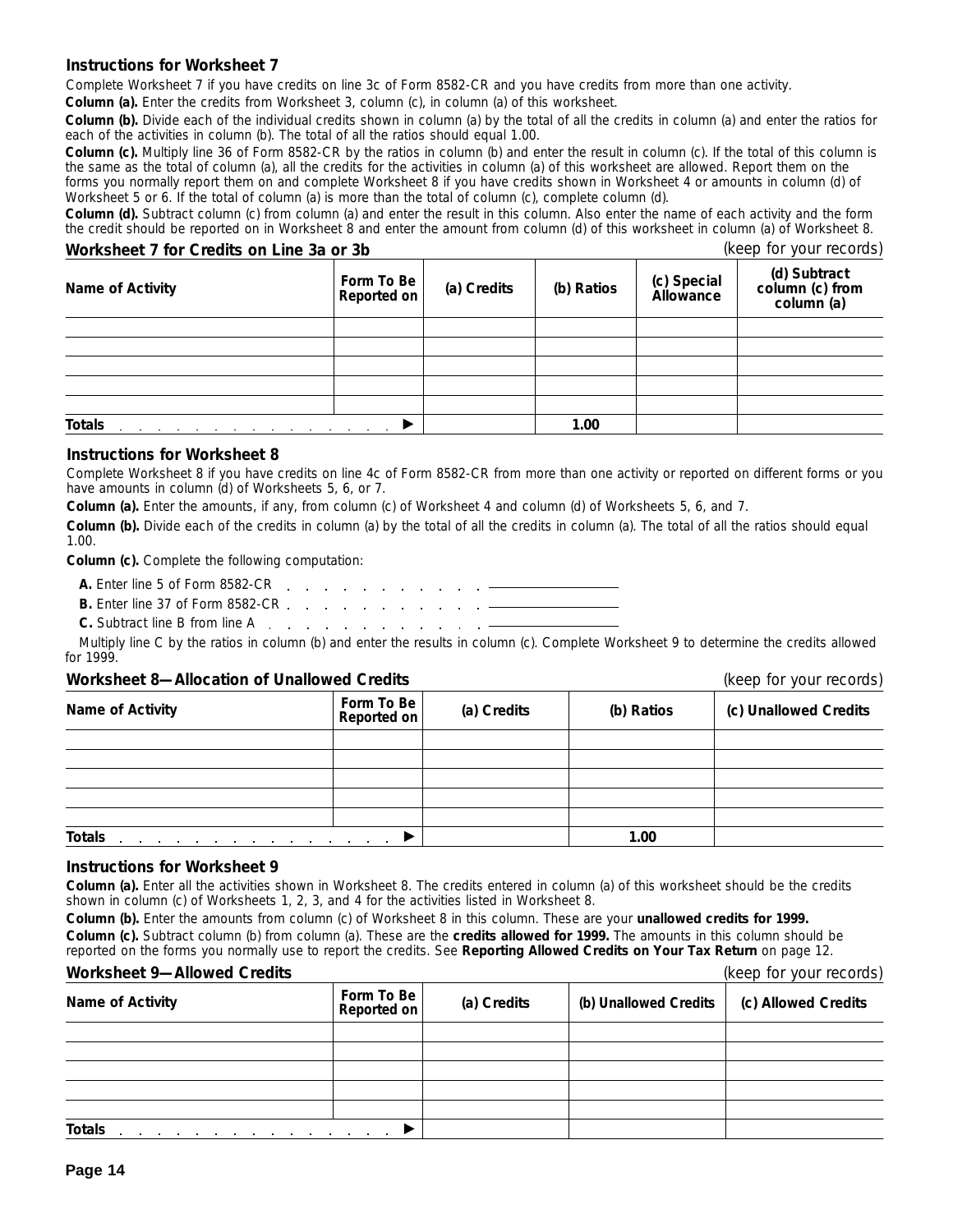# **Publicly Traded Partnerships (PTPs)**

A PTP is a partnership whose interests are traded on an established securities market or are readily tradable on a secondary market (or its substantial equivalent).

An established securities market includes any national securities exchange and any local exchange registered under the Securities Exchange Act of 1934 or exempted from registration because of the limited volume of transactions. It also includes any over-the-counter market.

A secondary market generally exists where a person stands ready to make a market in the interest. An interest is treated as readily tradable if the interest is regularly quoted by persons, such as brokers or dealers, who are making a market in the interest.

The substantial equivalent of a secondary market exists where there is no identifiable market maker, but holders of interests have a readily available, regular, and ongoing opportunity to sell or exchange their interests through a public means of obtaining or providing information on offers to buy, sell, or exchange interests. Similarly, the substantial equivalent of a secondary market exists where prospective buyers and sellers have the opportunity to buy, sell, or exchange interests in a timeframe and with the regularity and continuity that the existence of a market maker would provide.

# **Credits From PTPs**

A credit from a passive activity held through a PTP is allowed to the extent of the tax attributable to net passive income from that partnership. In addition, rehabilitation credits and low-income housing credits from rental real estate activities held through PTPs are allowed to the extent of any special allowance that remains after taking into account losses and credits from rental real estate activities not owned through PTPs. See **Active Participation in a Rental Real Estate Activity** on page 3.

Do not enter credits from PTPs on the worksheets or on Form 8582-CR. Instead, use the following steps to figure the allowed and unallowed credits from passive activities held through PTPs.

## **Computation of Passive Activity Credits Allowed From PTPs**

Complete Steps 1 and 2 only if you have net passive income from a PTP with passive activity credits (including prior year unallowed credits).

**Step 1.** Figure the tax attributable to net passive income from each PTP with passive activity credits (including prior year unallowed credits) by following the steps shown in the worksheet in the line 6 instructions on page 9. Complete a separate tax computation for each PTP with net passive income.

**Step 2.** Passive activity credits from each PTP are allowed to the extent of the tax attributable to net passive income from the same PTP. Credits in excess of the tax attributable to net passive income may be allowed under one or more steps below.

Complete Steps 3 through 5 only if your passive activity credits (including prior year unallowed credits) include rehabilitation credits from rental real estate activities from PTPs, low-income housing credits for property placed in service before 1990 from PTPs, or low-income housing credits from PTPs in which you acquired your interest before 1990 (regardless of the date placed in service).

**Step 3.** Reduce rehabilitation credits from rental real estate activities from each PTP, low-income housing credits for property placed in service before 1990 from each PTP, and any low-income housing credits (including prior year unallowed credits) from each PTP in which you acquired your interest before 1990 (regardless of the date placed in service) to the extent of the tax, which was figured in Step 1, attributable to net passive income from that PTP.

**Step 4.** Before beginning this step, complete Form 8582-CR if you have any passive credits that are not from PTPs. Subtract the total of lines 16, 30, and 36, if any, of Form 8582-CR, from the amount on line 27 of Form 8582-CR, to figure the tax attributable to the special allowance available for the credits in Step 3.

If your only passive credits are from PTPs, complete lines 21 through 27 of Form 8582-CR as a worksheet. The amount on line 27 is the tax attributable to the special allowance available for the credits in Step 3. **Step 5.** Rehabilitation credits from rental real estate activities of PTPs,

low-income housing credits for

property placed in service before 1990 by PTPs, and low-income housing credits from PTPs in which you acquired your interest before 1990 (regardless of the date placed in service) allowed under the special allowance are the smaller of the total credits from Step 3 or the amount figured in Step 4. If Step 4 is smaller than Step 3, allocate the amount in Step 4 pro rata to the credits from each PTP in Step 3.

**Note:** Complete Steps 6 through 8 only if you have low-income housing credits (including prior year unallowed credits) for property placed in service after 1989 from a PTP in which you acquired your interest after 1989. **Step 6.** Reduce low-income housing credits (including prior year unallowed credits) for property placed in service after 1989 from each PTP in which you also acquired your interest after 1989 to the extent of the tax attributable to net passive income from that PTP, which was figured in Step 1.

**Step 7.** Before beginning this step, complete Form 8582-CR if you have any passive credits that are not from PTPs. Subtract the sum of the credits allowed in Step 5 above and line 36 of Form 8582-CR from the amount on line 35 of Form 8582-CR to figure the tax attributable to the special allowance available for the credits in Step 6.

If your only passive credits are from PTPs, complete the steps shown in the worksheet in the line 35 instructions on page 12. Subtract the credits allowed in Step 5 above from the tax figured on line J of that worksheet. The result is the tax attributable to the special allowance available for the credits in Step 6. **Step 8.** Low-income housing credits allowed under the special allowance for property placed in service after 1989 from a PTP in which you also acquired your interest after 1989 are the smaller of the total credits from Step 6 or the amount figured in Step 7. If Step 7 is smaller than Step 6, allocate the amount in Step 7 pro rata to the credits from each PTP in Step 6.

**Step 9.** Add the credits from Steps 2, 5, and 8. These are the total credits allowed from passive activities of PTPs.

**Step 10.** Figure the allowed and unallowed credits from each PTP. Report the allowed credits on the forms normally used. Keep a record of the unallowed credits to be carried forward to 2000.